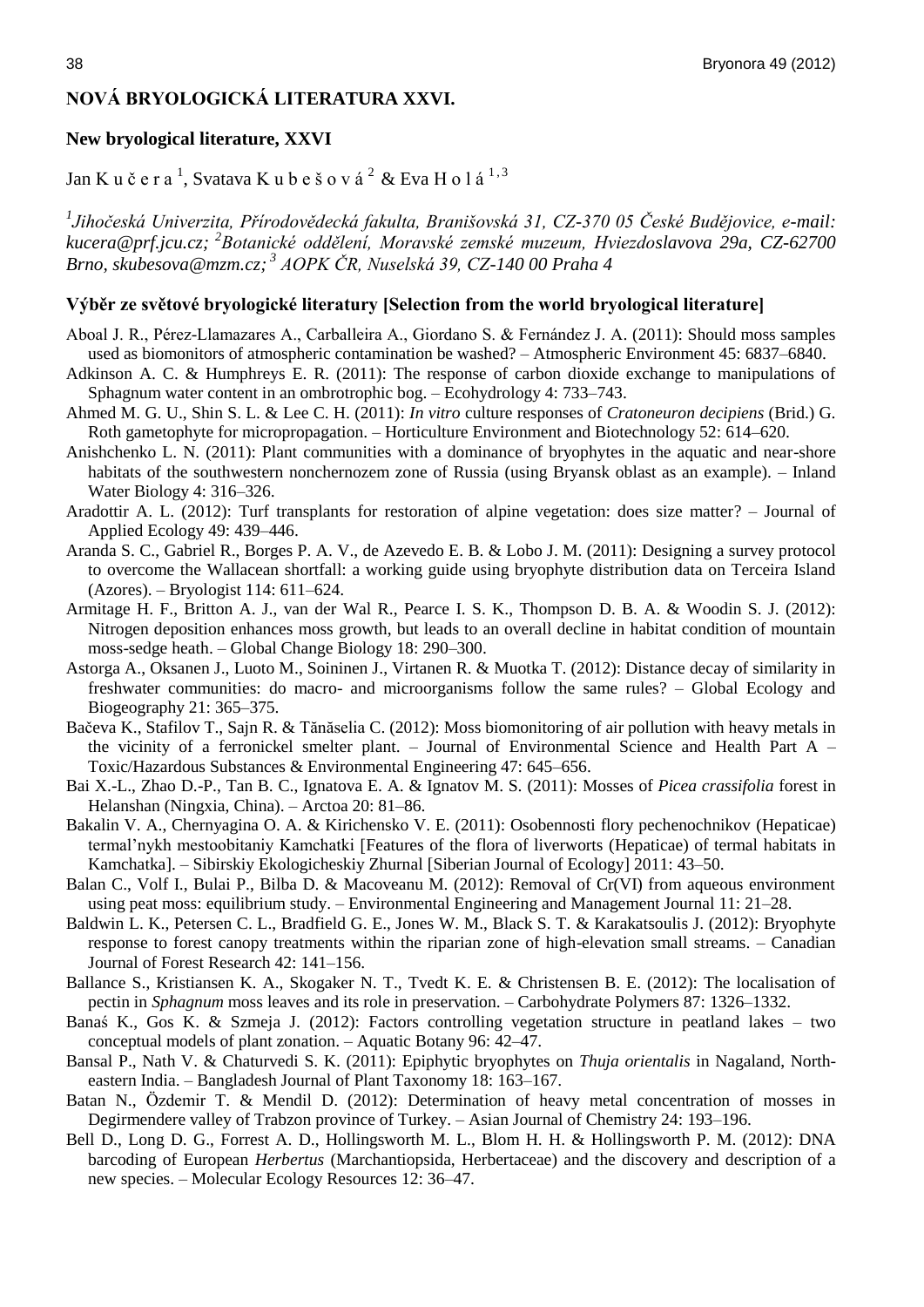- Bhyan S. B., Minami A., Kaneko Y., Suzuki S., Arakawa K., Sakata Y. & Takezawa D. (2012): Cold acclimation in the moss *Physcomitrella patens* involves abscisic acid-dependent signaling. – Journal of Plant Physiology 169: 137–145.
- Biedermann S. & Müller F. (2011): Neue und interessante Moosfunde aus Sachsen [New and remarkable bryophyte records from Saxony]. – Herzogia 24: 385–388.
- Bjerke J. W., Bokhorst S., Zielke M., Callaghan T. V., Bowles F. W. & Phoenix G. K. (2011): Contrasting sensitivity to extreme winter warming events of dominant sub-Arctic heathland bryophyte and lichen species. – Journal of Ecology 99: 1481–1488.
- Blockeel T. L. (2012): *Orthotrichum scanicum* Grönvall in Derbyshire: an epiphytic moss new to Britain. Journal of Bryology 34: 55–59.
- Blok D., Heijmans M. M. P. D., Schaepman-Strub G., van Ruijven J., Parmentier F. J. W., Maximov T. C. & Berendse F. (2011): The cooling capacity of mosses: controls on water and energy fluxes in a Siberian tundra site. – Ecosystems 14: 1055–1065.
- Bogdanović M., Ilić M., Živković S., Sabovljević A., Grubišić D. & Sabovljević M. (2011): Comparative study on the effects of NaCl on selected moss and fern representatives. – Australian Journal of Botany 59: 734– 740.
- Boiko M. F. (2010): Chervonyj spysok mokhopodibnykh Ukraïny. Ridkisni ta znykayuchi vydy mokhopodibnykh Ukraïny [Red list of Bryobionta of Ukraine: Rare and endangered species of the Bryobionta of Ukraine]. – Ailant, Kherson. [94 pp.]
- Bragina A., Berg C., Cardinale M., Shcherbakov A., Chebotar V. & Berg G. (2012): *Sphagnum* mosses harbour highly specific bacterial diversity during their whole lifecycle. – ISME Journal 6: 802–813.
- Buczkowska K. & Bączkiewicz A. (2011): New taxon of the genus *Calypogeia* (Jungermanniales, Hepaticae) in Poland. – Acta Societatis Botanicorum Poloniae 80: 327–333.
- Buczkowska K. & Dabert M. (2011): The development of species-specific SCAR markers for delimitation of *Calypogeia* species. – Journal of Bryology 33: 291–299.
- Buczkowska K., Sawicki J., Szczecińska M., Klama H. & Bączkiewicz A. (2012): Allopolyploid speciation of *Calypogeia sphagnicola* (Jungermanniopsida, Calypogeiaceae) based on isozyme and DNA markers. – Plant Systematics and Evolution 298: 549–560.
- Budke J. M., Goffinet B. & Jones C. S. (2012): The cuticle on the gametophyte calyptra matures before the sporophyte cuticle in the moss *Funaria hygrometrica* (Funariaceae). – American Journal of Botany 99: 14– 22.
- Caldwell E. F., Duff M. C., Ferguson C. E., Coughlin D. P., Hicks R. A. & Dixon E. (2012): Bio-monitoring for uranium using stream-side terrestrial plants and macrophytes. – Journal of Environmental Monitoring 14: 968–976.
- Callaghan D. (2012): The inventory of bryophytes at sites: completeness and survey effort. Journal of Bryology 34: 37–44.
- Câmara P. E. A. S. & Buck W. R. (2012): A re-interpretation of the Fabroniaceae, a phylogenetic perspective. Bryologist 115: 109–117.
- Câmara P. E. A. S. (2011): A Review of *Taxithelium* subgenus *Taxithelium* (Bryophyta, Pylaisiadelphaceae). Systematic Botany 36: 824–835.
- Caruso A., Rudolphi J. & Rydin H. (2011): Positive edge effects on forest-interior cryptogams in clear-cuts. PLoS ONE 6: e27936.
- Cavard X., Bergeron Y., Chen H. Y. H. & Pare D. (2011): Effect of forest canopy composition on soil nutrients and dynamics of the understorey: mixed canopies serve neither vascular nor bryophyte strata. – Journal of Vegetation Science 22: 1105–1119.
- Cerff M. & Posten C. (2012): Enhancing the growth of *Physcomitrella patens* by combination of monochromatic red and blue light – a kinetic study. – Biotechnology Journal 7: 527–536.
- Cerff M. & Posten C. (2012): Relationship between light intensity and morphology of the moss *Physcomitrella patens* in a draft tube photo bioreactor. – Biochemical Engineering Journal 60: 119–126.
- Cesa M., Bizzotto A., Ferraro C., Fumagalli F. & Nimis P. L. (2011): Oven-dried mosses as tools for trace element detection in polluted waters: A preliminary study under laboratory conditions. – Plant Biosystems 145: 832–840.
- Ceschin S., Aleffi M., Bisceglie S., Savo V. & Zuccarello V. (2012): Aquatic bryophytes as ecological indicators of the water quality status in the Tiber River basin (Italy). – Ecological Indicators 14: 74–81.
- Chernyadyeva [Czernyadjeva] I. V. (2012): Mkhi poluostrova Kamchatka [Mossses of Kamchatka Peninsula]. Izdatel'stvo SPbGETU "LETI", S.-Peterburg [Publishing house of ETU, St. Petersburg]. [458 pp.]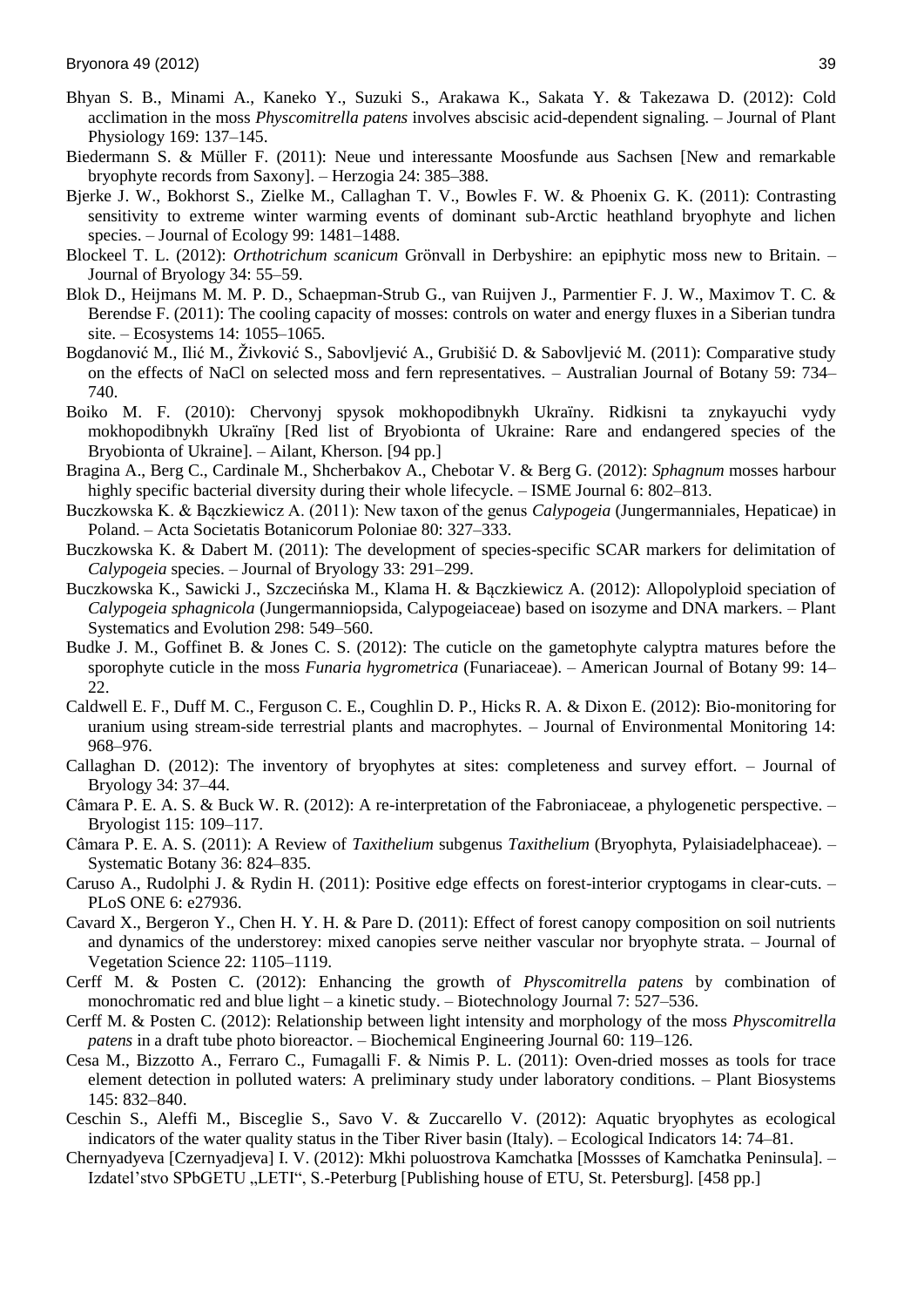- Christiano de Souza I. C., Ricardi Branco F. S. & León Vargas Y. (2012): Permian bryophytes of Western Gondwanaland from the Paraná Basin in Brazil. – Palaeontology 55: 229–241.
- Cipro C. V. Z., Yogui G. T., Bustamante P., Taniguchi S., Sericano J. L. & Montone R. C. (2011): Organic pollutants and their correlation with stable isotopes in vegetation from King George Island, Antarctica. – Chemosphere 85: 393–398.
- Clarke L. J., Robinson S. A., Hua Q., Ayre D. J. & Fink D. (2012): Radiocarbon bomb spike reveals biological effects of Antarctic climate change. – Global Change Biology 18: 301–310.
- Cleavitt N. L., Ewing H. A., Weathers K. C. & Lindsey A. M. (2011): Acidic atmospheric deposition interacts with tree type and impacts the cryptogamic epiphytes in Acadia National Park, Maine, USA. – Bryologist 114: 570–582.
- Coe K. K., Belnap J., Grote E. E. & Sparks J. P. (2012): Physiological ecology of desert biocrust moss following 10 years exposure to elevated  $CO<sub>2</sub>$ : evidence for enhanced photosynthetic thermotolerance. – Physiologia Plantarum 144: 346–356.
- Çolak E., Kara R., Ezer T., Çelik G. Y. & Elibol B. (2011): Investigation of antimicrobial activity of some Turkish pleurocarpic mosses. – African Journal of Biotechnology 10: 12905–12908.
- Convey P., Hopkins D. W., Roberts S. J. & Tyler A. N. (2011): Global southern limit of flowering plants and moss peat accumulation. – Polar Research 30: –8929.
- Cranfield R. J., Robinson R. M., Williams M. R. & Tunsell V. L. (2011): FORESTCHECK: the response of lichens and bryophytes to silviculture in jarrah (*Eucalyptus marginata*) forest. – Australian Forestry 74: 303– 314.
- Crosby M. R. & Buck W. R. (2011): *Nogopterium*, a new name for the genus *Pterogonium* (Musci, Leucodontaceae). – Novon 21: 424–425.
- Čučulović A., Čučulović R., Cvetić-Antić T. & Veselinović D. (2011): Mosses as biomonitors for radioactivity following the Chernobyl accident. – Archives of Biological Sciences 63: 1117–1125.
- Čučulović A., Popović D., Čučulović R. & Ajtić J. (2012): Natural radionuclides and <sup>137</sup>Cs in moss and lichen in Eastern Serbia. – Nuclear Technology & Radiation Protection 27: 44–51.
- Cui S., Hu J., Guo S., Wang J., Cheng Y., Dang X., Wu L. & He Y. (2012): Proteome analysis of *Physcomitrella patens* exposed to progressive dehydration and rehydration. – Journal of Experimental Botany 63: 711–726.
- Dalton N. J, Kungu E. M. & Long D. G (2012): The misapplication of *Hedwigia integrifolia* P. Beauv. and identity of *Gymnostomum imberbe* Sm. (Hedwigiaceae, Bryopsida). – Journal of Bryology 34: 59–61.
- Damsholt K. (2010): *Chiloscyphus coadunatus* og *Chiloscyphus latifolius* er en art. Myrinia 20: 62–64.
- Decker E. L. & Reski R. (2012): Glycoprotein production in moss bioreactors. Plant Cell Reports 31: 453– 460.
- Delgadillo C., Villaseñor J. L. & Ortiz E. (2012): The potential distribution of *Grimmia* (Grimmiaceae) in Mexico. – Bryologist 115: 12–22.
- Delgadillo-Moya C., de los Angeles Cardenas-Soriano M., Manuel Galvez-Aguilar V. & Sanchez-Gonzalez A. (2011): Musgos del Parque Nacional Los Mármoles, Hidalgo, México [Mosses of Los Marmoles National Park, Hidalgo, Mexico]. – Boletín de la Sociedad Botánica de México 89: 19–26.
- Devos N., Renner M. A. M., Gradstein S. R., Shaw J. & Vanderpoorten A. (2011): Molecular data challenge traditional subgeneric divisions in the leafy liverwort *Radula*. – Taxon 60: 1623–1632.
- Diviš P., Machát J., Szkandera R. & Dočekalová H. (2012): In situ measurement of bioavailable metal concentrations at the downstream on the Morava River using transplanted aquatic mosses and DGT technique. – International Journal of Environmental Research 6: 87–94.
- Dmuchowski W., Gozdowski D. & Baczewska A. H. (2011): Comparison of four bioindication methods for assessing the degree of environmental lead and cadmium pollution. – Journal of Hazardous Materials 197: 109–118.
- Dobravolskaitė R., Jukonienė I., Sendžikaitė J. & Skipskytė D. (2011): Influence of moss cover structure on abundance of *Radiola linoides* in cutover peatlands. – Botanica Lithuanica 17: 143–149.
- Dołhańczuk-Śródka A., Ziembik Z., Wacławek M. & Hyšplerová L. (2011): Transfer of Cesium-137 from forest soil to moss *Pleurozium schreberi*. – Ecological Chemistry and Engineering S 18: 509–516.

Donskov D. G. (2011): On the leaf fragility in *Dicranum* (Dicranaceae, Bryophyta). – Arctoa 20: 99–105.

- dos Santos N. D., da Costa D. P., Kinoshita L. S. & Shepherd G. J. (2011): Bryophytic and phytogeographical aspects of two types of forest of the Serra do Mar State Park, Ubatuba/SP, Brazil. – Biota Neotropica 11: 425–438.
- Dynesius M. (2012): Responses of bryophytes to wood-ash recycling are related to their phylogeny and pH ecology. – Perspectives In Plant Ecology Evolution and Systematics 14: 21–31.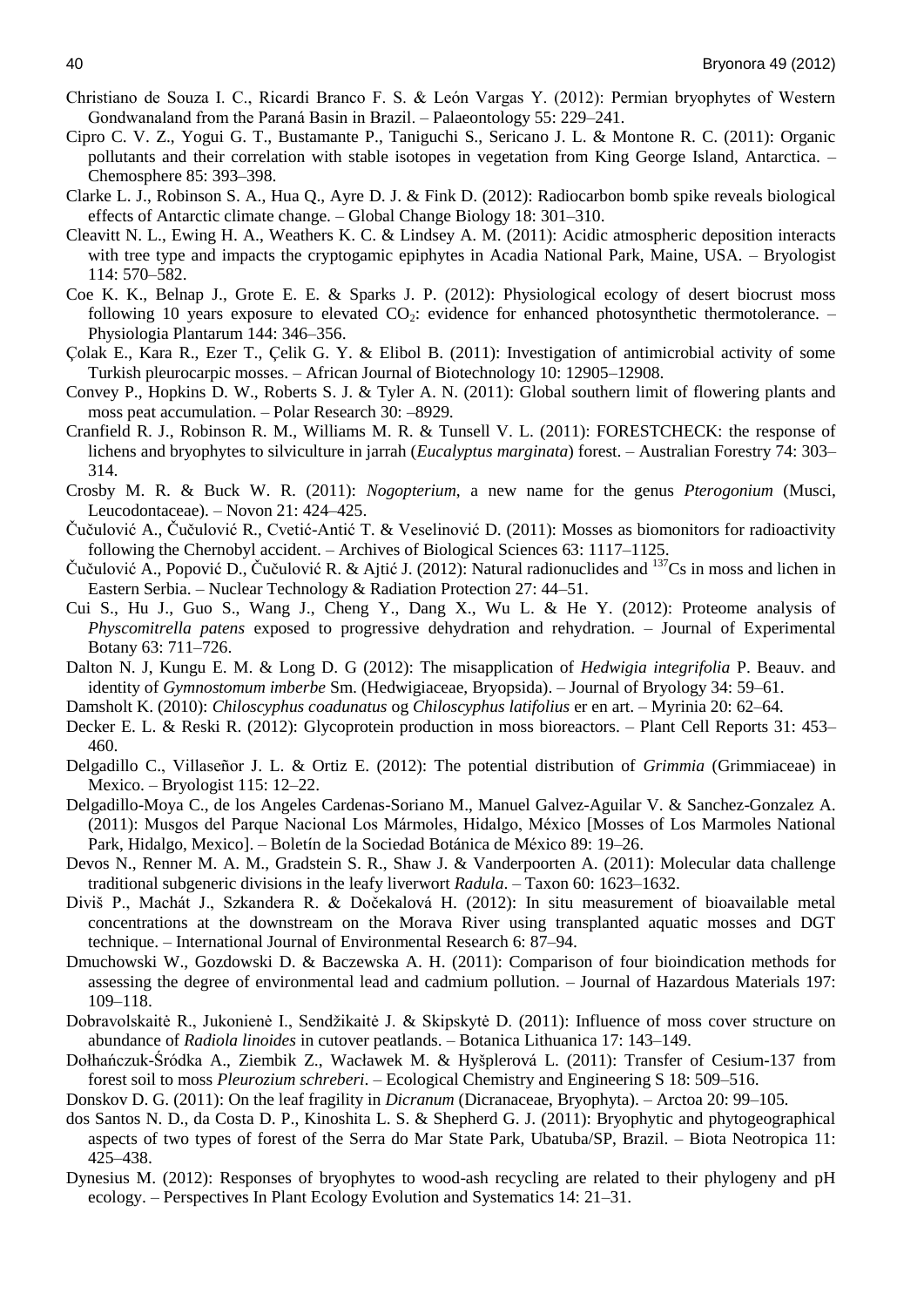- Edwards D., Richardson J. B., Axe L. & Davies K. L. (2012): A new group of Early Devonian plants with valvate sporangia containing sculptured permanent dyads. – Botanical Journal of the Linnean Society 168: 229–257.
- Ellis L. T. (2011): Type specimens of taxa described by C. F. Schwägrichen in the moss genera *Calymperes* and *Syrrhopodon* (Musci: Calymperaceae). – Candollea 66: 317–329.
- Ellis L. T. & Price M. J. (2012): Typification of *Schistostega pennata* (Hedw.) F. Weber & D. Mohr (Schistostegaceae). – Journal of Bryology 34: 17–21.
- El-Saadawi W., Shabbara H. & El-Faramawi M. (2012): The second record of a natural apogamous moss sporophyte worldwide. – Cryptogamie Bryologie 33: 185–190.
- Eppley S. M., Rosenstiel T. N., Graves C. B. & Garcia E. L. (2011): Limits to sexual reproduction in geothermal bryophytes. – International Journal of Plant Sciences 172: 870–878.
- Erdağ A. & Kürschner H. (2011): The *Cinclidotus* P. Beauv. / *Dialytrichia* (Schimp.) Limpr. complex (Bryopsida, Pottiaceae) in Turkey. – Botanica Serbica 35: 13–29.
- Erxleben A., Gessler A., Vervliet-Scheebaum M. & Reski R. (2012): Metabolite profiling of the moss *Physcomitrella patens* reveals evolutionary conservation of osmoprotective substances. – Plant Cell Reports 31: 427–436.
- Fabón G., Monforte L., Tomás-Las-Heras R., Martínez-Abaigar J. & Núñez-Olivera E. (2012): Cell compartmentation of UV-absorbing compounds in two aquatic mosses under enhanced UV-B. – Cryptogamie Bryologie 33: 169–184.
- Fabón G., Monforte L., Tomás-Las-Heras R., Núñez-Olivera E. & Martínez-Abaigar J. (2012): Dynamic response of UV-absorbing compounds, quantum yield and the xanthophyll cycle to diel changes in UV-B and photosynthetic radiations in an aquatic liverwort. – Journal of Plant Physiology 169: 20–26.
- Fedosov V. E., Ignatova E. A., Ignatov M. S. & Maksimov A. I. (2011): Rare species and preliminary list of mosses of the Anabar Plateau (Subarctic Siberia). – Arctoa 20: 153–174.
- Feldberg K., Váňa J., Schulze C., Bombosch A. & Heinrichs J. (2011): Morphologically similar but genetically distinct: on the differentiation of *Syzygiella concreta* and *S. perfoliata* (Adelanthaceae subfam. Jamesonielloideae). – Bryologist 114: 686–695.
- Fenton N. J. & Bergeron Y. (2011): Dynamic old-growth forests? A case study of boreal black spruce forest bryophytes. – Silva Fennica 45: 983–994.
- Fife A. J. & Naikatini A. (2011): Significant records of Fijian mosses. Telopea 13: 495–502.
- Fisher K. M. (2011): Sex on the edge: reproductive patterns across the geographic range of the *Syrrhopodon involutus* (Calymperaceae) complex. – Bryologist 114: 674–685.
- Fiz-Palacios O., Schneider H., Heinrichs J. & Savolainen V. (2011): Diversification of land plants: insights from a family-level phylogenetic analysis. – BMC Evolutionary Biology 11: –341.
- Florschütz-de Waard J., Zielman H. R. & Bruggeman-Nannenga M. A. (2011) Musci IV. In: Jansen-Jacobs M. J., ed., Flora of the Guianas, Series C: Bryophytes, Fasc. 2, Royal Botanic Gardens, Kew, p. 1–436.
- Frahm J.-P. (2011): *Aneura maxima* (Schiffn.) Steph. new to Norway. Archive for Bryology 101: 1–5.
- Frahm J.-P. (2011): *Fissidens serrulatus* Brid. in Norway, new to Scandinavia. Archive for Bryology 118: 1– 2.
- Frahm J.-P. (2012): The Dicranaceae, Rhabdoweisiaceae and Leucobryaceae of Uganda. Archive for Bryology 125: 1–18.
- Frahm J.-P. (2012): The phytogeography of European bryophytes. Botanica Serbica 36: 23–36.
- Frahm J.-P. (2012): Two centuries of systematics of bryophytes what will bring the future? Archive for Bryology 120: 1–16.
- Frahm J.-P. (2012): Zum Bau und histologischen Terminologie von Laubmoosstämmchen. Archive for Bryology 132: 1–17.
- Frahm J.-P. (2012): Zur Herkunft der alpinen Moosarten. Archive for Bryology 126: 1–9.
- Frahm J.-P. (2012): Zur Unterscheidung von *Bartramia stricta* und *Anacolia laevisphaera*. Archive for Bryology 131: 1–6.
- Francez A.-J., Pinay G., Josselin N. & Williams B. L. (2011): Denitrification triggered by nitrogen addition in *Sphagnum magellanicum* peat. – Biogeochemistry 106: 435–441.
- Fritz C., van Dijk G., Smolders A. J. P., Pancotto V. A., Elzenga T. J. T. M., Roelofs J. G. M. & Grootjans A. P. (2012): Nutrient additions in pristine Patagonian *Sphagnum* bog vegetation: can phosphorus addition alleviate (the effects of) increased nitrogen loads. – Plant Biology 14: 491–499.
- Fudali E. (2011): Bryo-chorological analysis of the changes in the moss flora of the Karkonosze Mts glacial cirques during XX century. – Roczniki Akademii Rolniczej w Poznaniu 390 (Botanika – Steciana 15): 105– 121.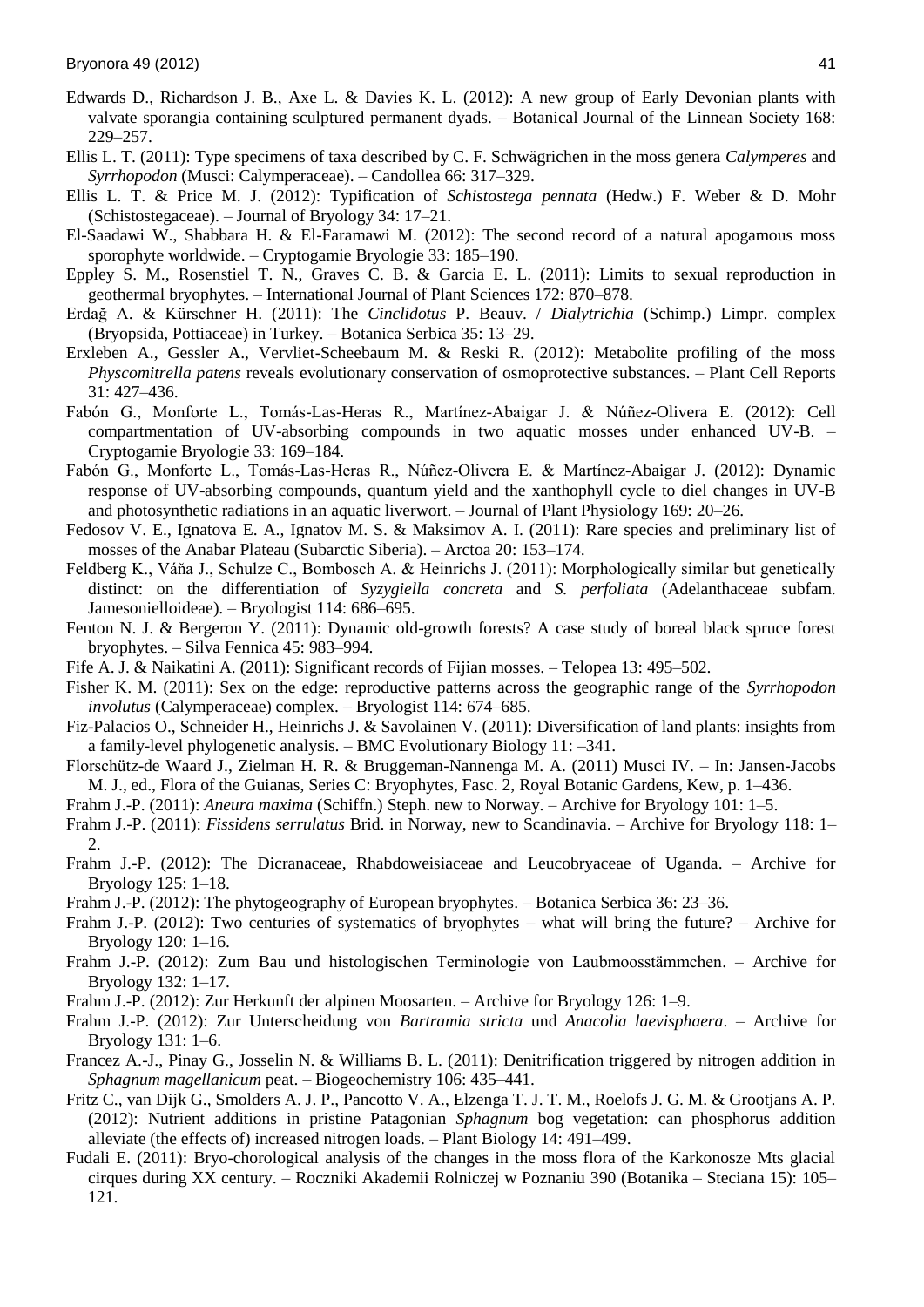- Fukuta E., Sasaki A. & Nakatsubo T. (2012): Microclimate and production of peat moss *Sphagnum palustre* L. in the warm-temperate zone. – Plant Species Biology 27: 110–118.
- Gao C., Wu Y.-H., Chang K.-C., Cao T., Lai M. J., Sun J. & Li W. (2010): Genera Hepaticopsida et Anthocerotopsida Sinicorum. – Science Press, Beijing. [xxi + 636 pp.]
- Garcia C., Sérgio C., Villarreal J. C., Sim-Sim M. & Lara F. (2012): The hornworts *Dendroceros* Nees and *Megaceros* Campb. in São Tomé e Príncipe (Africa, Gulf of Guinea) with the description of *Dendroceros paivae* sp. nov. – Cryptogamie Bryologie 33: 3–21.
- Gecheva G., Yurukova L. & Ganeva A. (2011): Assessment of pollution with aquatic bryophytes in Maritsa river (Bulgaria). – Bulletin of Environmental Contamination and Toxicology 87: 480–485.
- Gerdol R. & Vicentini R. (2011): Response to heat stress of populations of two *Sphagnum* species from alpine bogs at different altitudes. – Environmental and Experimental Botany 74: 22–30.
- Glenny D., Fife A. J., Brownsey P. J., Renner M. A. M., Braggins J. E., Beever J. E. & Hitchmough R. (2011): Threatened and uncommon bryophytes of New Zealand (2010 revision). – New Zealand Journal of Botany 49: 305–327.
- Granath G., Strengbom J. & Rydin H. (2012): Direct physiological effects of nitrogen on *Sphagnum*: a greenhouse experiment. – Functional Ecology 26: 353–364.
- Grandin U. (2011): Understorey vegetation stability and dynamics in unmanaged boreal forests along a deposition gradient in Sweden. – Ambio 40: 867–877.
- Green T. G. A., Sancho L. G., Pintado A. & Schroeter B. (2011): Functional and spatial pressures on terrestrial vegetation in Antarctica forced by global warming. – Polar Biology 34: 1643–1656.
- Gudmundsdottir R., Gislason G. M., Palsson S., Olafsson J. S., Schomacker A., Friberg N., Woodward G., Hannesdottir E. R. & Moss B. (2011): Effects of temperature regime on primary producers in Icelandic geothermal streams. – Aquatic Botany 95: 278–286.
- Hájková P., Grootjans A. B., Lamentowicz M., Rybníčková E., Madaras M., Opravilová V., Michaelis D., Hájek M., Joosten H. & Wołejko L. (2012): How a *Sphagnum fuscum*-dominated bog changed into a calcareous fen: the unique Holocene history of a Slovak spring-fed mire. – Journal of Quaternary Science 27: 233–243.
- Hedenäs L. (2011): Incongruence among morphological species circumscriptions and two molecular datasets in Sarmentypnum (Bryophyta: Calliergonaceae). – Taxon 60: 1596–1606.
- Hedenäs L. (2011): Relationships in the *Timmia norvegica* complex (Timmiaceae) based on nuclear and chloroplast sequence data. – Bryologist 114: 749–755.
- Hedenäs L. (2012): Global phylogeography in *Sanionia uncinata* (Amblystegiaceae: Bryophyta). Botanical Journal of the Linnean Society 168: 19–42.
- Hedenäs L. (2012): Molecular differentiation within European *Cratoneuron filicinum*, and differences from Asiatic and American populations. – Plant Systematics and Evolution 298: 937–945.
- Hedenäs L., Draper I., Milyutina I. & Ignatov M. S. (2012): ITS and morphology tell different histories about the species of the *Sciuro-hypnum reflexum* complex (Brachytheciaceae, Bryophyta). – Bryologist 115: 153– 172.
- Heino J., Gronroos M., Soininen J., Virtanen R. & Muotka T. (2012): Context dependency and metacommunity structuring in boreal headwater streams. – Oikos 121: 537–544.
- Heinrichs J., Bombosch A., Feldberg K., Kreier H.-P., Hentschel J., Eckstein J., Long D., Zhu R.-L., Schaefer-Verwimp A., Schmidt A. R., Shaw B., Shaw A. J. & Vana J. (2012): A phylogeny of the northern temperate leafy liverwort genus *Scapania* (Scapaniaceae, Jungermanniales). – Molecular Phylogenetics and Evolution 62: 973–985.
- Helfield J. M., Engstrom J., Michel J. T., Nilsson C. & Jansson R. (2012): Effects of river restoration on riparian biodiversity in secondary channels of the Pite river, Sweden. – Environmental Management 49: 130–141.
- Hernandez R. R. & Knudsen K. (2012): Late-successional biological soil crusts in a biodiversity hotspot: an example of congruency in species richness. – Biodiversity and Conservation 21: 1015–1031.
- Hespanhol H., Seneca A., Figueira R. & Sérgio C. (2011): Microhabitat effects on bryophyte species richness and community distribution on exposed rock outcrops in Portugal. – Plant Ecology & Diversity 4: 251–264.
- Hiepko P. (2011): Wolfram Schultze-Motel (1934 2011). Willdenowia 41: 381 385.
- Hill M. O. (2012): Local frequency as a key to interpreting species occurrence data when recording effort is not known. – Methods In Ecology and Evolution 3: 195–205.
- Hölzer A. (2010): Die Torfmoose Südwestdeutschlands und der Nachbargebiete. Weissdorn-Verlag, Jena. [247 pp.]
- Huang X., Xue J., Zhang J., Qin Y., Meyers P. A. & Wang H. (2012): Effect of different wetness conditions on Sphagnum lipid composition in the Erxianyan peatland, central China. – Organic Geochemistry 44: 1–7.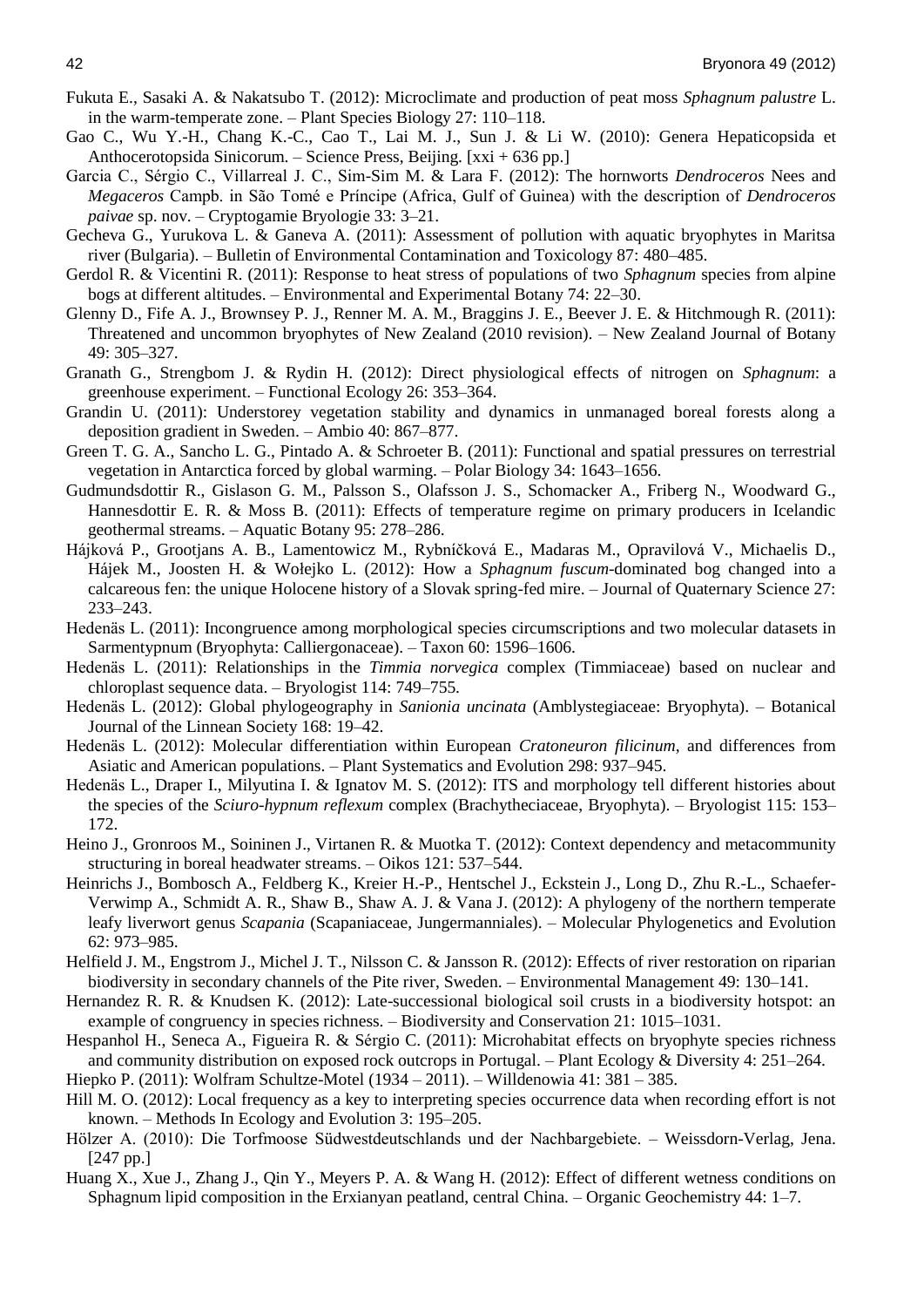- Hugonnot V. & Celle J. (2012): Asexual reproduction by leaf fragmentation in *Mnium stellare* Hedw. Journal of Bryology 34: 67–70.
- Hugonnot V. (2011): *Biantheridion undulifolium* (Nees) Konstant. & Vilnet [*Jamesoniella undulifolia* (Nees) K. Müller] (Jamesoniellaceae) in the Pyrenees – Distribution, ecology and conservation in south-western Europe. – Nova Hedwigia 94: 471–477.
- Hutsemékers V., Szövényi P., Shaw A. J., González-Mancebo J.-M., Muñoz J. & Vanderpoorten A. (2011): Oceanic islands are not sinks of biodiversity in spore-producing plants. – Proceedings of the National Academy of Sciences of the United States of America 108: 18989–18994.
- Hutsemékers V., Vieira C. C., Ros R. M., Huttunen S. & Vanderpoorten A. (2012): Morphology informed by phylogeny reveals unexpected patterns of species differentiation in the aquatic moss *Rhynchostegium riparioides* s. l. – Molecular Phylogenetics and Evolution 62: 748–755.
- Ignatov M. S. & Kuznetsova O. I. (2011): On the taxonomy of *Myurella-Platydictya* complex (Plagiotheciaceae, Bryophyta). – Arctoa 20: 239–246.
- Ignatov M. S. & Milyutina I. A. (2011): Intrafamilial hybridization in mosses? An enigmatic case in the genus *Podperaea* (Hypnales, Bryophyta). – Arctoa 20: 107–118.

Ignatov M. S. & Perkovsky E. E. (2011): Mosses from Rovno amber (Ukraine). – Arctoa 20: 1–18.

- Ignatov M. S. & Shcherbakov D. E. (2011): Lower Cretaceous mosses from Khasurty (Transbaikalia). Arctoa 20: 19–42.
- Ignatov M. S. & Shcherbakov D. E. (2011): Lower Triassic mosses from Yaman Us (Mongolia). Arctoa 20: 65–80.
- Ignatov M. S., Karasev E. V. & Sinitsa S. M. (2011): Upper Jurassic mosses from Baigul (Transbaikalia, South Siberia). – Arctoa 20: 43–64.
- Ignatova E. A. & Ignatov M. S. (2011): The genus *Thamnobryum* (Neckeraceae, Bryophyta) in Russia. Arctoa 20: 137–151.
- Ignatova E. A., Ivanova E. I., Ivanov O. V. & Ignatov M. S. (2011): Mosses of the Mus-Khaya Mountain (Yakutia, Asiatic Russia). – Arctoa 20: 211–226.
- Ikauniece S., Brūmelis G. & Zariņš J. (2012): Linking woodland key habitat inventory and forest inventory data to prioritize districts needing conservation efforts. – Ecological Indicators 14: 18–26.
- Infante M., Heras P. & Untereiner A. (2012): *Dicranum viride* (Sull. et Lesq.) Lindb. en el Pirineo español. Hábitat, población y estado de conservación [*Dicranum viride* (Sull. et Lesq.) Lindb. in the Spanish Pyrenees. Habitat, population and conservation status]. – Cryptogamie Bryologie 33: 65–73.
- Ivanov O. V. & Ignatov M. S. (2011): On the leaf cell measurements in mosses. Arctoa 20: 87–98.
- Jassey V. E. J., Chiapusio G., Gilbert D., Toussaint M.-L. & Binet P. (2012): Phenoloxidase and peroxidase activities in *Sphagnum*-dominated peatland in a warming climate. – Soil Biology & Biochemistry 46: 49–52.
- Jesson L. K., Perley D. S., Cavanagh A. P., Cameron J. A. C. & Kubien D. S. (2012): Mating and fitness consequences of sexual system in the moss *Atrichum undulatum* s. l. (Polytrichaceae). – International Journal of Plant Sciences 173: 16–25.
- Jia R. L., Li X. R., Liu L. C., Gao Y. H. & Zhang X. T. (2012): Differential wind tolerance of soil crust mosses explains their micro-distribution in nature. – Soil Biology & Biochemistry 45: 31–39.
- Jiménez J. A., Cano M. J. & Jiménez J. F. (2012): Taxonomy and phylogeny of *Andina* (Pottiaceae, Bryophyta): a new moss genus from the tropical Andes. – Systematic Botany 37: 293–306.
- Jukonienė I. (2010): Current state of knowledge on the bryophyte flora of Lithuania. Botanica Lithuanica 16: 3–11.
- Jukonienė I., Andriušaitytė D. & Rašomavičius V. (2012): Bryophyte diversity and phenological aspects in different habitats of arable land. – Journal of Food Agriculture & Environment 10: 718–725.
- Kanamoto H., Takemura M. & Ohyama K. (2012): Cloning and expression of three lipoxygenase genes from liverwort, *Marchantia polymorpha* L., in *Escherichia coli*. – Phytochemistry 77: 70–78.
- Karlin E. F., Hotchkiss S. C., Boles S. B., Stenøien H. K., Hassel K., Flatberg K. I. & Shaw A. J. (2012): High genetic diversity in a remote island population system: sans sex. – New Phytologist 193: 1088–1097.
- Kip N., Dutilh B. E., Pan Y., Bodrossy L., Neveling K., Kwint M. P., Jetten M. S. M. & Op den Camp H. J. M. (2011): Ultra-deep pyrosequencing of *pmoA* amplicons confirms the prevalence of *Methylomonas* and *Methylocystis* in *Sphagnum* mosses from a Dutch peat bog. – Environmental Microbiology Reports 3: 667– 673.
- Kip N., Fritz C., Langelaan E. S., Pan Y., Bodrossy L., Pancotto V., Jetten M. S. M., Smolders A. J. P. & Op den Camp H. J. M. (2012): Methanotrophic activity and diversity in different *Sphagnum magellanicum* dominated habitats in the southernmost peat bogs of Patagonia. – Biogeosciences 9: 47–55.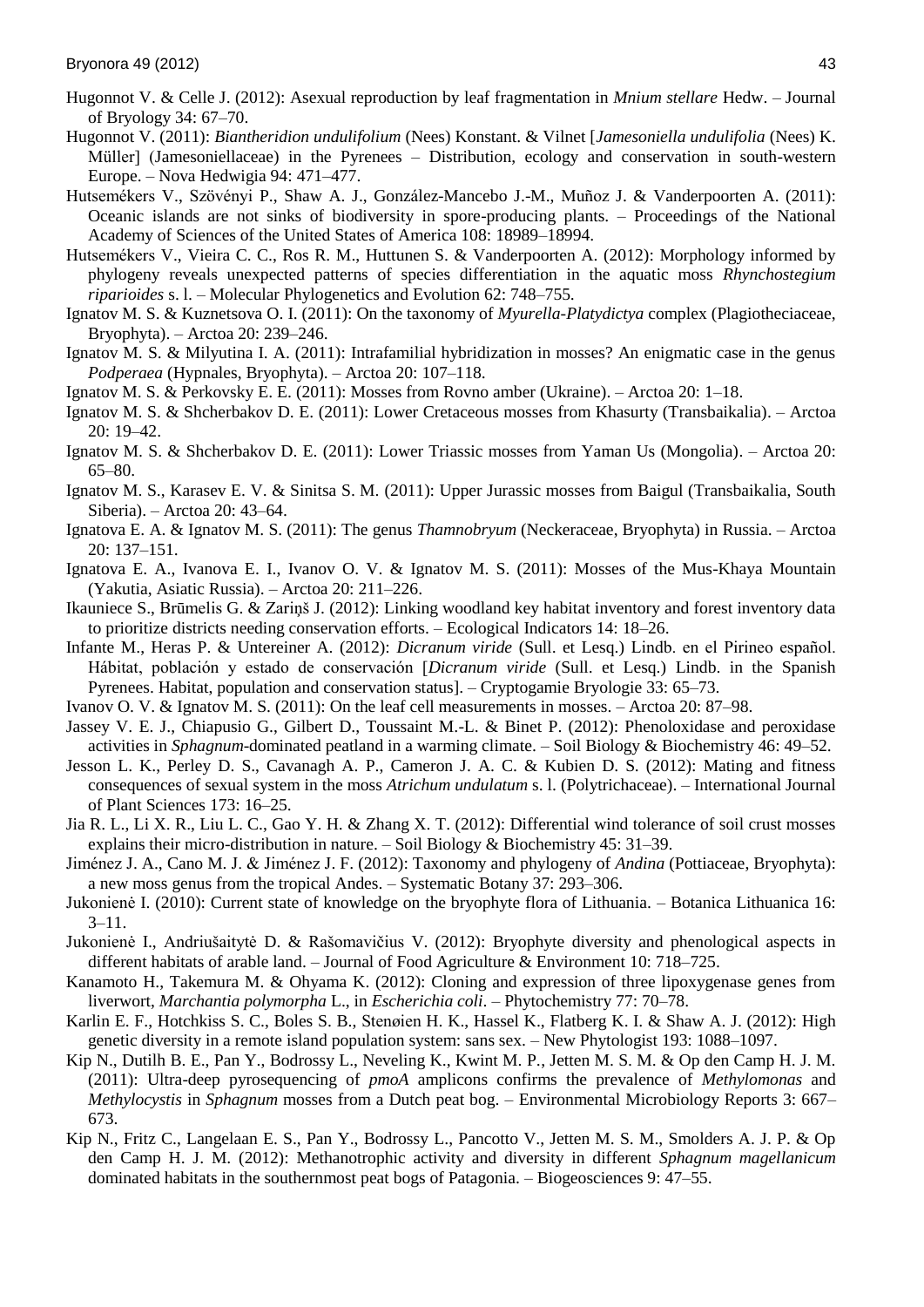- Kłos A., Rajfur M., Šrámek I. & Wacławek M. (2011): Use of lichen and moss in assessment of forest contamination with heavy metals in Praded and Glacensis euroregions (Poland and Czech Republic). – Water, Air and Soil Pollution 222: 367–376.
- Konstantinova N. A. & Vilnet A. A. (2011): *Jubula hutchinsiae* subsp. *caucasica* subsp. nov. (Jubulaceae, Marchantiophyta) – a new taxon from the Western Caucasus. – Arctoa 20: 227–238.
- Kornochalert S., Santanachote K. & Wang J. (2012): Lejeuneaceae subfamily Ptychanthoideae (Marchantiophyta) in Thailand. – Cryptogamie Bryologie 33: 39–63.
- Kösta H. & Liiv S. (2011): Spatial and temporal trends of heavy metal accumulation in mosses in Estonia. Ecosystems and Sustainable Development VIII : 133–144.
- Koz B., Çevik U. & Çelik N. (2012): Elemental and radioactivity analyses of mosses collected in Hatila Valley National Park – Eastern Black Sea region of Turkey. – Fresenius Environmental Bulletin 21: 94–100.
- Kreyling J., Haei M. & Laudon H. (2012): Absence of snow cover reduces understory plant cover and alters plant community composition in boreal forests. – Oecologia 168: 577–587.
- Kumar Verma P. & Srivastava S. C. (2011): Endemism in Liverworts of Western Ghats and their present status. – Archive for Bryology 99: 1–23.
- Kürschner H., Kırmacı M., Erdağ A., Batsatsashvili K., Parolly G. (2011): Ecology and life strategies of epiphytic bryophyte communities from the Arcto-Tertiary relict forests of the Black and Caspian Sea areas. – Nova Hedwigia 94: 31–65.
- Kyrkjeeide M. O., Hassel K., Flatberg K. I. & Stenøien H. K. (2012): The rare peat moss *Sphagnum wulfianum* (Sphagnaceae) did not survive the last glacial period in northern European refugia. – American Journal of Botany 99: 677–689.
- Laiho R., Ojanen P., Ilomets M., Hájek T. & Tuittila E.-S. (2011): Moss production in a boreal, forestry-drained peatland. – Boreal Environment Research 16: 441–449.
- Laine A. M., Juurola E., Hájek T. & Tuittila E.-S. (2011): *Sphagnum* growth and ecophysiology during mire succession. – Oecologia 167: 1115–1125.
- Lan S., Wu L., Zhang D. & Hu C. (2012): Composition of photosynthetic organisms and diurnal changes of photosynthetic efficiency in algae and moss crusts. – Plant and Soil 351: 325–336.
- Lan S., Wu L., Zhang D. & Hu C. (2012): Successional stages of biological soil crusts and their microstructure variability in Shapotou region (China). – Environmental Earth Sciences 65: 77–88.
- Landry J., Martinez C. & Rochefort L. (2011): The use of fungicide Nova to mitigate infection of Sphagnum by parasitic fungi in the greenhouse. – Botany 89: 655–661.
- Lang P. & Murphy K. J. (2012): Environmental drivers, life strategies and bioindicator capacity of bryophyte communities in high-latitude headwater streams. – Hydrobiologia 679: 1–17.
- Lang S. I., Cornelissen J. H. C., Shaver G. R., Ahrens M., Callaghan T. V., Molau U., Ter Braak C. J. F., Hölzer A. & Aerts R. (2012): Arctic warming on two continents has consistent negative effects on lichen diversity and mixed effects on bryophyte diversity. – Global Change Biology 18: 1096–1107.
- Larraín J., Quandt D. & Muñoz J. (2011): *Bucklandiella araucana* (Grimmiaceae), a new species from Chile. Bryologist 114: 732–743.
- Larraín J., Quandt D. & Muñoz J. (2011): The taxonomic identity of the neglected *Racomitrium stenocladum* (Bryophyta, Grimmiaceae). – Gayana Botanica 68: 323–326.
- Lee M. A., Davies L. & Power S. A. (2012): Effects of roads on adjacent plant community composition and ecosystem function: An example from three calcareous ecosystems. – Environmental Pollution 163: 273– 280.
- Lehtonen M. T., Marttinen E. M., Akita M. & Valkonen J. P. T. (2012): Fungi infecting cultivated moss can also cause diseases in crop plants. – Annals of Applied Biology 160: 298–307.
- Lemly J. M. & Cooper D. J. (2011): Multiscale factors control community and species distribution in mountain peatlands. – Botany 89: 689–713.
- Li J., Zhang L. & Zhou L. (2011): Phylogenetic position of the genus *Hattorioceros* (Anthoceratophyta). Taxon 60: 1633–1636.
- Ligrone R., Duckett J. G. & Renzaglia K. S. (2012): Major transitions in the evolution of early land plants: a bryological perspective. – Annals of Botany 109: 851–871.
- Liu X.-Y., Koba K., Takebayashi Y., Liu C.-Q., Fang Y.-T. & Yoh M. (2012): Preliminary insights into  $\delta^{15}N$ and  $\delta^{18}$ O of nitrate in natural mosses: A new application of the denitrifier method. – Environmental Pollution 162: 48–55.
- Liu Y., Budke J. M. & Goffinet B. (2012): Phylogenetic inference rejects sporophyte based classification of the Funariaceae (Bryophyta): Rapid radiation suggests rampant homoplasy in sporophyte evolution. – Molecular Phylogenetics and Evolution 62: 130–145.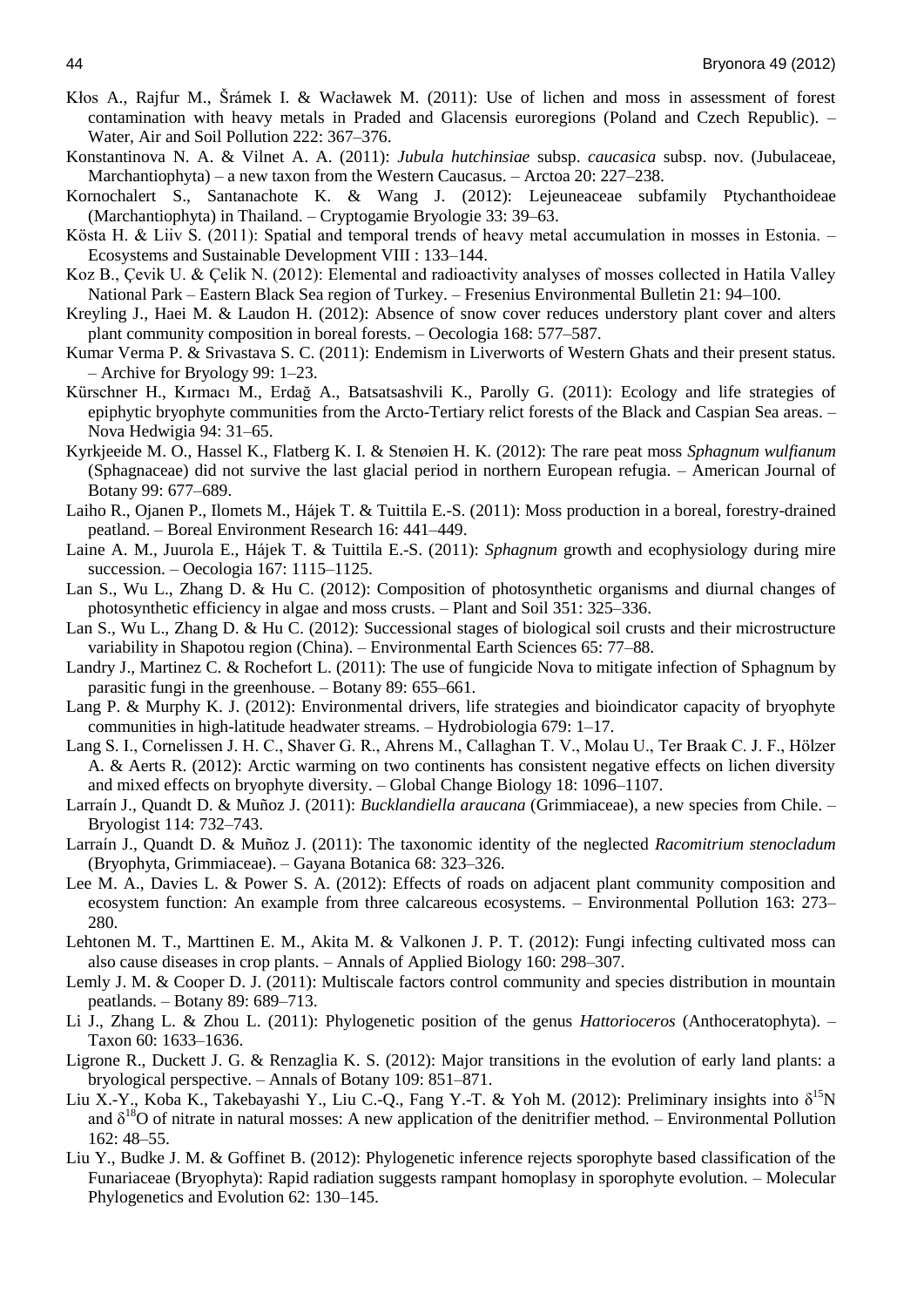- Liu Y., Moskwa N. L. & Goffinet B. (2012): Development of eight mitochondrial markers for Funariaceae (Musci) and their amplification success in other mosses. – American Journal of Botany 99: e62–e65.
- Lockhart N., Hodgetts N. & Holyoak D. (2012): Rare and threatened bryophytes of Ireland. National Museums Northern Ireland Publication No. 28, Cultra. [638 pp.]
- Maciel-Silva A. S. & Marques Válio I. F. (2011): Reproductive phenology of bryophytes in tropical rain forests: the sexes never sleep. – Bryologist 114: 708–719.
- Maciel-Silva A. S., Marques Válio I. F. & Rydin H. (2012): Diaspore bank of bryophytes in tropical rain forests: the importance of breeding system, phylum and microhabitat. – Oecologia 168: 321–333.
- Madžule L., Brūmelis G. & Tjarve D. (2012): Structures determining bryophyte species richness in a managed forest landscape in boreo-nemoral Europe. – Biodiversity and Conservation 21: 437–450.
- Mander L., Collinson M. E., Chaloner W. G., Brain A. P. R. & Long D. G. (2012): The ultrastructure and botanical affinity of the problematic mid-mesozoic palynomorph *Ricciisporites tuberculatus* Lundblad. – International Journal of Plant Sciences 173: 429–440.
- Manyanga P., Söderström L. & Hedderson T. A. (2011): Co-variation of life history characters in the family Lophoziaceae: a multivariate analysis. – Bryologist 114: 583–594.
- Martins R. C. M., Quinaia S. P., de Campos B. K., Ganzarolli E. M. & Lopes M. Ch. (2012): Accumulation of chromium and lead in bryophytes and pteridophytes in a stream affected by tannery wastewater. – Bulletin of Environmental Contamination and Toxicology 88: 84–88.
- McDaniel S. F. & Perroud P.-F. (2012): Invited perspective: bryophytes as models for understanding the evolution of sexual systems. – Bryologist 115: 1–11.
- Merunková K. & Chytrý M. (2012): Environmental control of species richness and composition in upland grasslands of the southern Czech Republic. – Plant Ecology 213: 591–602.
- Michel P., Lee W. G., During H. J. & Cornelissen J. H. C. (2012): Species traits and their non-additive interactions control the water economy of bryophyte cushions. – Journal of Ecology 100: 222–231.
- Mikulášková E., Fér T. & Kučabová V. (2012): The effect of different DNA isolation protocols and AFLP fingerprinting optimizations on error rate estimates in the bryophyte *Campylopus introflexus* – Lindbergia 35: 7–17.
- Moen A., Lyngstad A. & Øien D.-I. (2012): Boreal rich fen vegetation formerly used for haymaking. Nordic Journal of Botany 30: 226–240.
- Nakai R., Abe T., Baba T., Imura S., Kagoshima H., Kanda H., Kanekiyo A., Kohara Y., Koi A., Nakamura K., Narita T., Niki H., Yanagihara K. & Naganuma T. (2012): Microflorae of aquatic moss pillars in a freshwater lake, East Antarctica, based on fatty acid and 16S rRNA gene analyses. – Polar Biology 35: 425– 433.
- Nakashima K., Takasaki H., Mizoi J., Shinozaki K. & Yamaguchi-Shinozaki K. (2012): NAC transcription factors in plant abiotic stress responses. – Biochimica et Biophysica Acta – Gene Regulatory Mechanisms 1819: 97–103.
- Nasr M. & Arp P. A. (2011): Hg concentrations and accumulations in fungal fruiting bodies, as influenced by forest soil substrates and moss carpets. – Applied Geochemistry 26: 1905–1917.
- Nosratinia S., Shevock J. R. & Mishler B. D. (2011): Phylogenetic relationships of *Yunnanobryon* (Musci: Regmatodontaceae). – Bryologist 114: 547–555.
- Oliveira J. R. P. M., Pôrto K. C. & Silva M. P. P. (2011): Richness preservation in a fragmented landscape: a study of epiphytic bryophytes in an Atlantic forest remnant in Northeast Brazil. – Journal of Bryology 33: 279–290.
- Olszowski T., Tomaszewska B. & Góralna-Włodarczyk K. (2012): Air quality in non-industrialised area in the typical Polish countryside based on measurements of selected pollutants in immission and deposition phase. – Atmospheric Environment 50: 139–147.
- Oosterveld E. (2011): *Sphagnum platyphyllum* back in the Netherlands after 50 years. Gorteria 35: 181–187.
- Opdekamp W., Beauchard O., Backx H., Franken F., Cox T. J. S., van Diggelen R. & Meire P. (2012): Effects of mowing cessation and hydrology on plant trait distribution in natural fen meadows. – Acta Oecologica – International Journal of Ecology 39: 117–127.
- Orgaz J. D., Cano M. J. & Guerra J. (2011): *Sciuro-hypnum* (Brachytheciaceae) in the Mediterranean region. Bryologist 114: 595–610.
- Otoguro K., Ishiyama A., Iwatsuki M., Namatame M., Nishihara-Tukashima A., Kiyohara H., Hashimoto T., Asakawa Y., Omura S. & Yamada H. (2012): *In vitro* antitrypanosomal activity of bis(bibenzyls)s and bibenzyls from liverworts against *Trypanosoma brucei*. – Journal of Natural Medicines 66: 377–382.
- Pajak M. & Jasik M. (2011): Heavy metal (Zn, Pb, Cd) concentration in soil and moss (*Pleurozium schreberii*) in the Brynica district, southern Poland. – Iforest – Biogeosciences and Forestry 4: 176–180.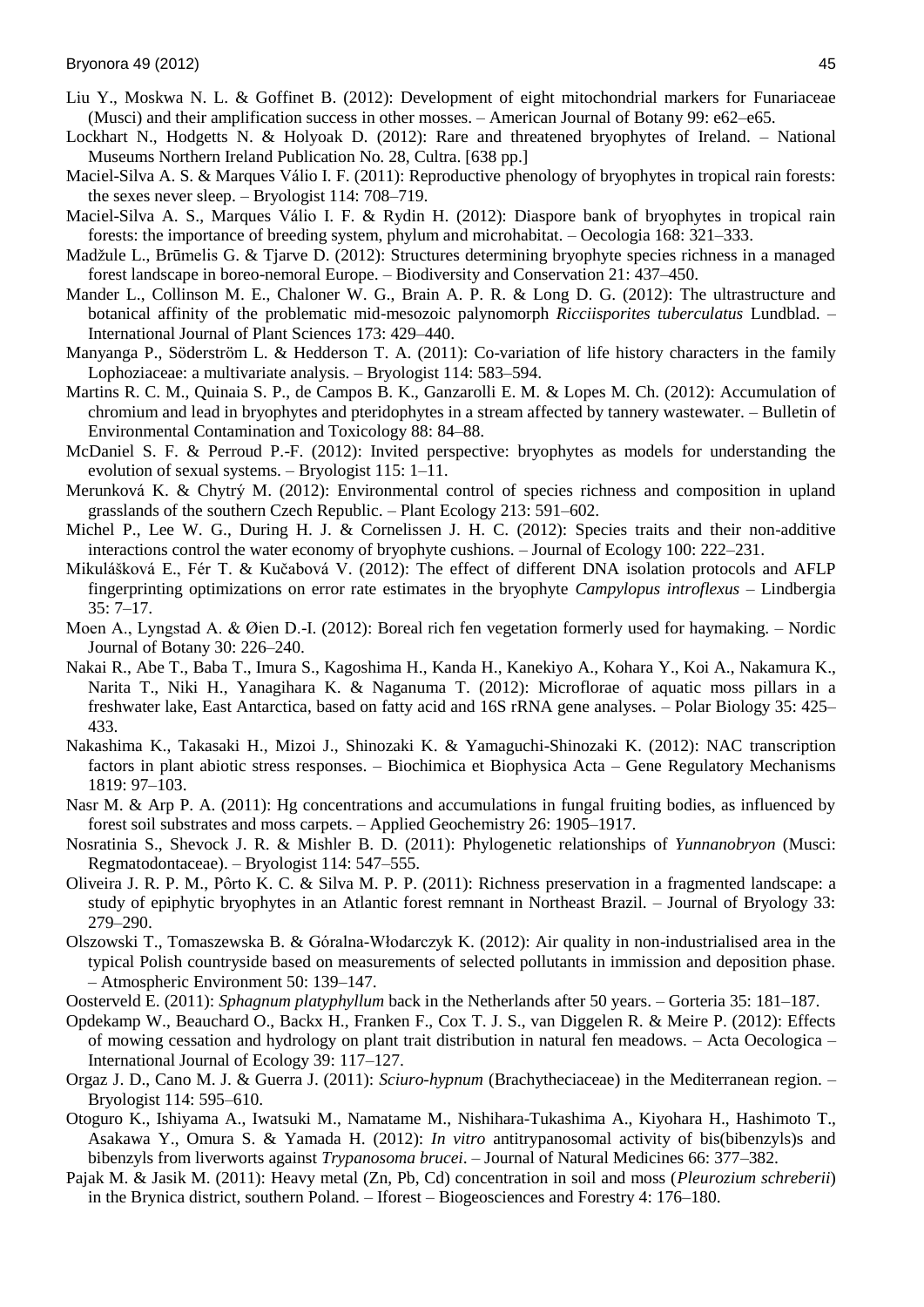- Papp B., Erzberger P., Ódor P., Hock Zs., Szövényi P., Szurdoki E. & Tóth Z. (2010): Updated checklist and red list of Hungarian bryophytes. – Studia Botanica Hungarica 41: 31–59.
- Pardo L. H., Fenn M. E., Goodale C. L., Geiser L. H., Driscoll C. T., Allen E. B., Baron J. S., Bobbink R., Bowman W. D., Clark C. M., Emmett B., Gilliam F. S., Greaver T. L., Hall S. J., Lilleskov E. A., Liu L., Lynch J. A., Nadelhoffer K. J., Perakis S. S., Robin-Abbott M. J., Stoddard J. L., Weathers K. C. & Dennis R. L. (2011): Effects of nitrogen deposition and empirical nitrogen critical loads for ecoregions of the United States. – Ecological Applications 21: 3049–3082.
- Pejin B., Iodice C., Tommonaro G., Sabovljevic M., Bianco A., Tesevic V., Vajs V. & De Rosa S. (2012): Sugar composition of the moss Rhodobryum ontariense (Kindb.) Kindb. – Natural Product Research 26: 209–215.
- Pérez-Llamazares A., Ángel F. J., Carballeira A. & Aboal J. R. (2011): The sequential elution technique applied to cryptogams: a literature review. – Journal of Bryology 33: 267–278.
- Phephu N., Magee A. R., Van Rooy J., Van Wyk A. E. & Garcia-Avila D. (2012): Evidence for a recircumscription of the Thuidiaceae (Bryophyta) in Africa and the East African Islands. – In: Conference Abstracts, South African Association of Botanists (SAAB) – Annual Meeting 2012, South African Journal of Botany 79: 173–240, p. 206.
- Phoenix G. K., Emmett B. A., Britton A. J., Caporn S. J. M., Dise N. B., Helliwell R., Jones L., Leake J. R., Leith I. D., Sheppard L. J., Sowerby A., Pilkington M. G., Rowe E. C., Ashmorek M. R. & Power S. A. (2012): Impacts of atmospheric nitrogen deposition: responses of multiple plant and soil parameters across contrasting ecosystems in long-term field experiments. – Global Change Biology 18: 1197–1215.
- Pires N. D. & Dolan L. (2012): Morphological evolution in land plants: new designs with old genes. Philosophical Transactions of the Royal Society B – Biological Sciences 367: 508–518.
- Plášek V. & Marková I. (2012): *Orthotrichum tenellum* Bruch. *ex* Brid. Czech Republic. In: Ellis L. et al., New national and regional bryophyte records, 30, Journal of Bryology 34: 47.
- Plášek V. & Sawicki J. (2012): *Orthotrichum affine* var. *bohemicum* Plášek & Sawicki. USA. In: Ellis L. et al., New national and regional bryophyte records, 31, Journal of Bryology 34: 128-129.
- Plášek V., Sawicki J., Marková I. & Wierzcholska S. (2011): *Orthotrichum affine* var. *bohemicum* (Orthotrichaceae), a new variety of epiphytic moss from the Czech Republic. – Acta Societatis Botanicorum Poloniae 80: 335–340.
- Pócs T., Sass-Gyarmati A., Naikatini A., Tuiwawa M., Braggins J., Pócs S. & von Konrat M. (2011): New liverwort (Marchantiophyta) records for the Fiji Islands. – Telopea 13: 455–494.
- Pokorny L., Ho B.-C., Frahm J.-P., Quandt D. & Shaw A. J. (2012): Phylogenetic analyses of morphological evolution in the gametophyte and sporophyte generations of the moss order Hookeriales (Bryopsida). – Molecular Phylogenetics and Evolution 63: 351–364.
- Price M. J. & Ellis L. T. (2011): A lectotype for *Breutelia chrysocoma* (Hedw.) Lindb. (Bryophyta: Bartramiaceae). – Journal of Bryology 33: 308–315.
- Price M. J. & Maier E. (2011): Catalogue of the bryophyte types in G: the Grimmiaceae. Candollea 66: 285– 309.
- Price M. J. & Maier E. (2011): Lectotypification of the moss name *Grimmia cribrosa* Hedw. [*Coscinodon cribrosus* (Hedw.) Spruce] (Grimmiaceae). – Bryologist 114: 790–795.
- Proctor M. C. F. (2012): Dew, where and when? 'There are more things in heaven and earth, Horatio, than are dreamt of in your philosophy…'. – New Phytologist 194: 10–11.
- Ramsay H. P. (2011): Australian mosses new chromosome numbers and a compilation of chromosome data. Telopea 13: 577–619.
- Romanski J., Pharo E. J. & Kirkpatrick J. B. (2011): Epiphytic bryophytes and habitat variation in montane rainforest, Peru. – Bryologist 114: 720–731.
- Rovere A. E. & Calabrese G. M. (2011): Diversidad de musgos en ambientes degradados sujetos a restauración en el Parque Nacional Lago Puelo (Chubut, Argentina) [Moss diversity in degraded environments under restoring in the Lago Puelo National Park (Chubut, Argentina)]. – Revista Chilena de Historia Natural 84: 571–580.
- Ruete A., Wiklund K. & Snäll T. (2012): Hierarchical Bayesian estimation of the population viability of an epixylic moss. – Journal of Ecology 100: 499–507.
- Rusina S., Bambe B. & Daugaviete M. (2011): Changes in ground vegetation of arable lands under afforestation in Latvia. – Baltic Forestry 17: 243–255.
- Rydgren K., Stabbetorp O. E. & Blom H. H. (2012): Distribution and ecology of *Trichocolea tomentella* in Norway. – Lindbergia 35: 1–6.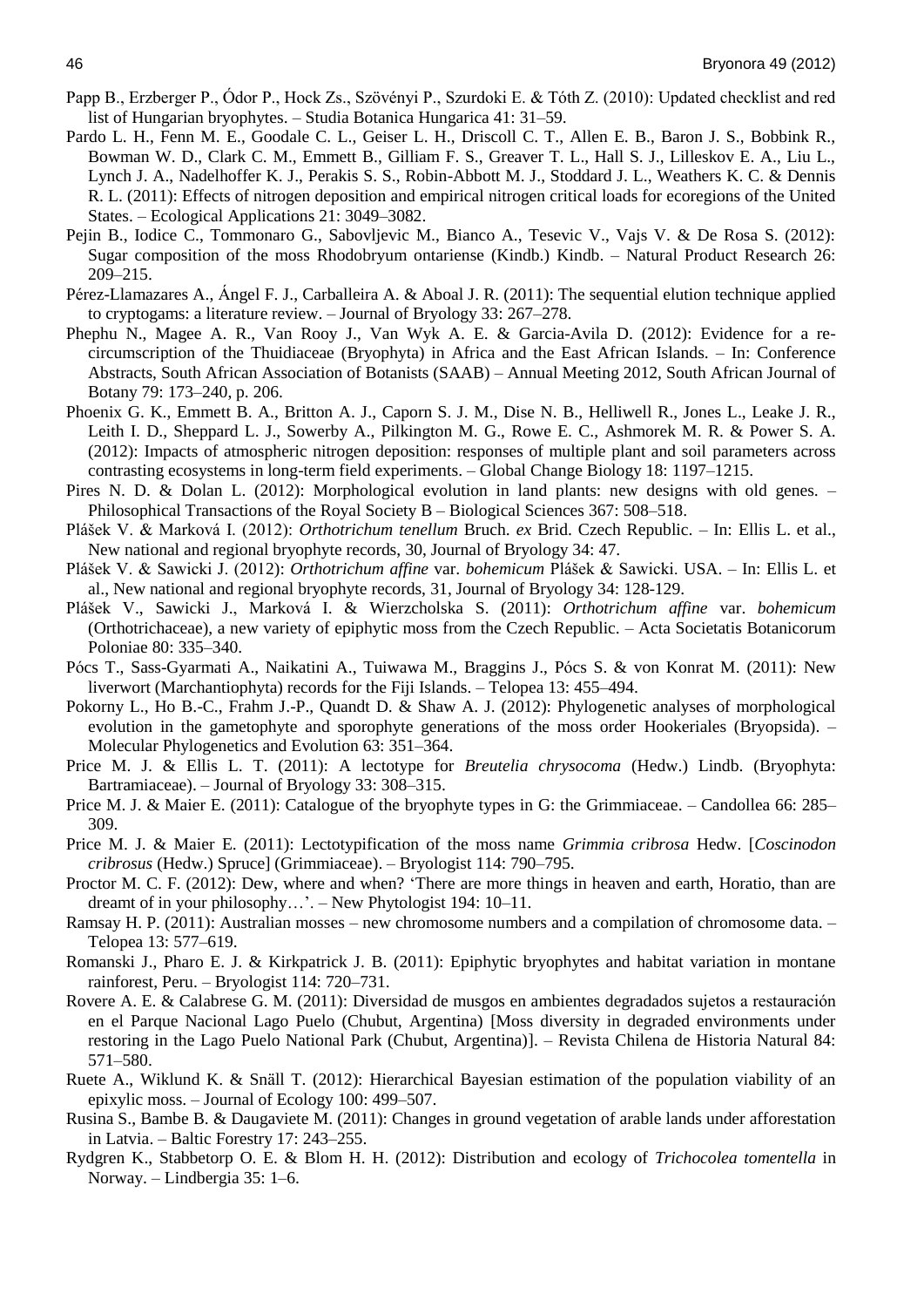- Sabovljevic A., Vujičić M., Skorić M., Bajić-Ljubicić J. & Sabovljević M. (2012): Axenically culturing the bryophytes: establishment and propagation of the pleurocarpous moss *Thamnobryum alopecurum* Nieuwland ex Gangulee (Bryophyta, Neckeraceae) in *in vitro* conditions. – Pakistan Journal of Botany 44: 339–344.
- Sabovljević M., Alegro A., Sabovljević A., Marka J. & Vujičić M. (2011): An insight into diversity of the Balkan Peninsula bryophyte flora in the European background. – La Terre et la Vie – Revue d'Ecologie 66: 399–413.
- Sandu I.-O., Bulgariu L. & Macoveanu M. (2012): Evaluation of atmospheric pollution by using natural lowcost sorbents. – Environmental Engineering and Management Journal 11: 177–184.
- Savaroglu F., Ilhan S. & Filik-Iscen C. (2011): An evaluation of the antimicrobial activity of some Turkish mosses. – Journal of Medicinal Plants Research 5: 3286–3292.
- Sawicki J. & Szczecińska M. (2011): A comparison of PCR-based markers for the molecular identification of *Sphagnum* species of the section *Acutifolia*. – Acta Societatis Botanicorum Poloniae 80: 185–192.
- Sawicki J., Plášek V. & Szczecińska M. (2012): Molecular data do not support the current division of *Orthotrichum* (Bryophyta) species with immersed stomata. – Journal of Systematics and Evolution 50: 12– 24.
- Schmalholz M. & Hylander K. (2011): Boulders increase resistance to clear-cut logging but not subsequent recolonization rates of boreal bryophytes. – Oecologia 167: 1093–1101.
- Schmalholz M., Hylander K. & Frego K. (2011): Bryophyte species richness and composition in young forests regenerated after clear-cut logging versus after wildfire and spruce budworm outbreak. – Biodiversity and Conservation 20: 2575–2596.
- Segarra-Moragues J. G., Puche F. & Sabovljević M. (2012): Rediscovery of *Riella alatospora* (Riellaceae, Sphaerocarpales), an aquatic, South African endemic liverwort previously known from a now largely transformed type locality. – South African Journal of Botany 79: 32–38.
- Segarra-Moragues J. G., Puche F. & Sabovljević M. (2012): *Riella heliospora* (Riellaceae) a new monoicous species of *Riella* subgenus *Trabutiella* from California. – Systematic Botany 37: 307–319.
- Sekulová L., Hájek M., Hájková P., Mikulášková E., Buttler A., Syrovátka V. & Rozbrojová Z. (2012): Patterns of bryophyte and vascular plant richness in European subalpine springs. – Plant Ecology 213: 237–249.
- Selonen V. A. O., Mussaari M., Toivanen T. & Kotiaho J. S. (2011): The conservation potential of brook-side key habitats in managed boreal forests. – Silva Fennica 45: 1041–1052.
- Séneca A. & Söderström L. (2011): *Sphagnum* of the Pacific a checklist. Telopea 13: 503–511.
- Shaw A. J., Flatberg K. I., Szövényi P., Ricca M., Johnson M. G., Stenøien H. K. & Shaw B. (2012): Systematics of the *Sphagnum fimbriatum* complex: Phylogenetic relationships, morphological variation, and allopolyploidy. – Systematic Botany 37: 15–30.
- Shaw A. J., Shaw B., Higuchi M., Arikawa T., Hirayama Y. & Devos N. (2012): *Climacium* (Climaciaceae): species relationships and biogeographic implications. – Bryologist 115: 23–30.
- Shaw A. J., Shaw B., Ricca M. & Flatberg K. I. (2012): A phylogenetic monograph of the *Sphagnum subsecundum* complex (Sphagnaceae) in eastern North America. – Bryologist 115: 128–152.
- Sheppard L. J., Leith I. D., Mizunuma T., Cape J. N., Crossley A., Leeson S., Sutton M. A., van Dijk N. & Fowler D. (2011): Dry deposition of ammonia gas drives species change faster than wet deposition of ammonium ions: evidence from a long-term field manipulation. – Global Change Biology 17: 3589–3607.
- Shimamura M., Itouga M. & Tsubota H. (2012): Evolution of apolar sporocytes in marchantialean liverworts: implications from molecular phylogeny. – Journal of Plant Research 125: 197–206.
- Shortlidge E. E., Rosenstiel T. N. & Eppley S. M. (2012): Tolerance to environmental desiccation in moss sperm. – New Phytologist 194: 741–750.
- Sjögersten S., van der Wal R., Loonen M. J. J. E. & Woodin S. J. (2011): Recovery of ecosystem carbon fluxes and storage from herbivory. – Biogeochemistry 106: 357–370.
- Söderström L., Hagborg A., Pócs T., Sass-Gyarmati A., Brown E., von Konrat M. & Renner M. (2011): Checklist of hornworts and liverworts of Fiji. – Telopea 13: 405–454.
- Sörensen P. L., Lett S. & Michelsen A. (2012): Moss-specific changes in nitrogen fixation following two decades of warming, shading, and fertilizer addition. – Plant Ecology 213: 695–706.
- Spirina U. N. & Ignatov M. S. (2011): On the branch development in Fontinalaceae (Bryophyta). Arctoa 20: 119–136.
- Spitale D., Jiménez J. A. & Köckinger H. (2012): The rare moss *Didymodon johansenii* (R. S. Williams) H. A. Crum in the Italian and Austrian Alps. – Cryptogamie Bryologie 33: 141–147.
- Staniaszek-Kik M. & Woziwoda B. (2011): Participation of bryophytes in forest and shrub communities in the antropogenically degraded Ługi peat bog area (Central Poland). – Roczniki Akademii Rolniczej w Poznaniu 390 (Botanika – Steciana 15): 91–104.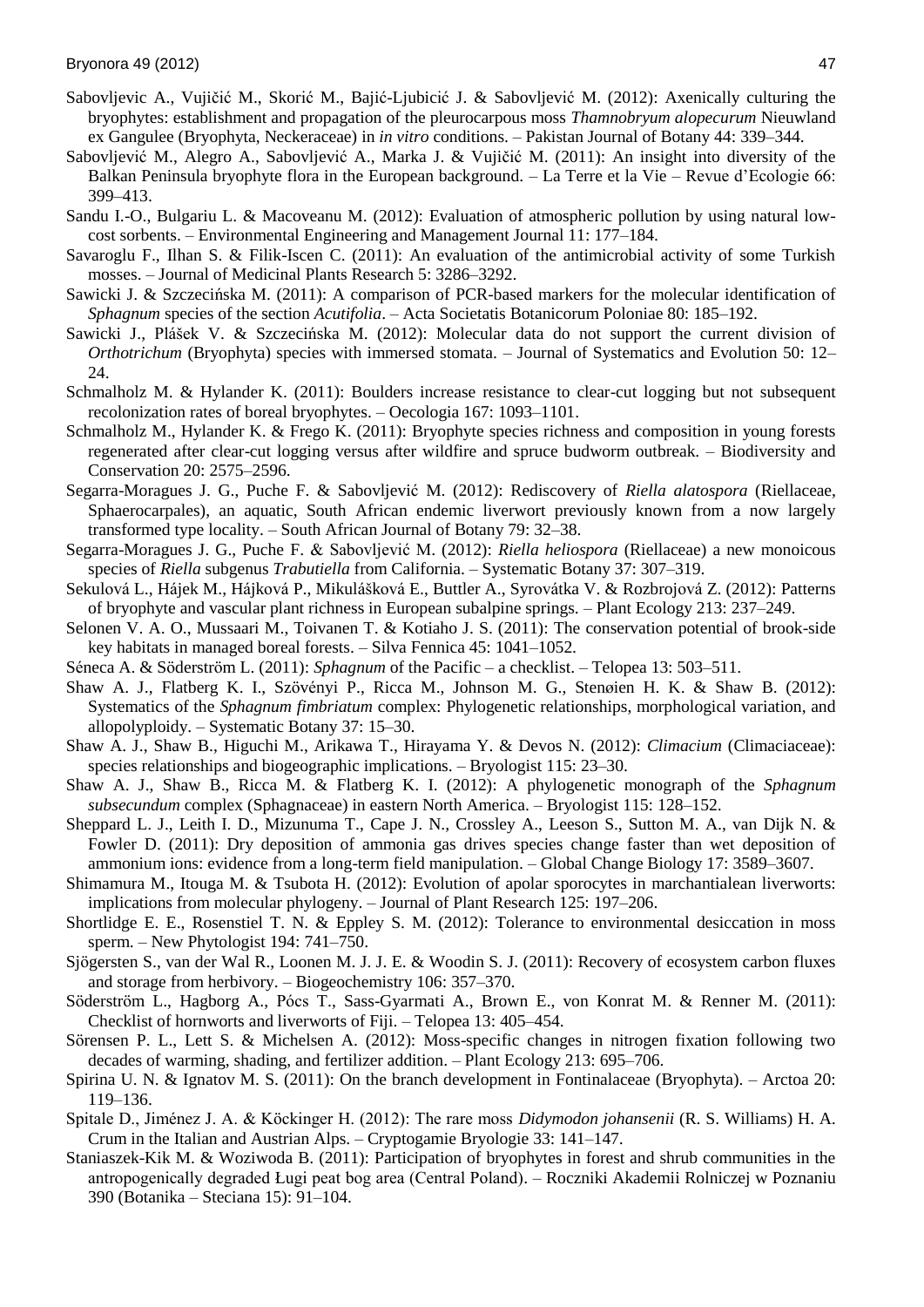- Stark L. R., Brinda J. C., McLetchie D. N. & Oliver M. J. (2012): Extended periods of hydration do not elicit dehardening to desiccation tolerance in regeneration trials of the moss *Syntrichia caninervis*. – International Journal of Plant Sciences 173: 333–343.
- Stebel A. (2010): Rediscovery of *Orthotrichum rogeri* Brid. (Bryophyta) in Poland. -Opole Scientific Society Nature Journal 43: 23–27.
- Ştefănuţ S. (2010): The bryophytes of Rodna Mountains National Park (Transylvania-Maramureş, Romania). Transylvanian Review of Systematical and Ecological Research 9: 53–100.
- Ştefanut S. (2012): *Aneura maxima* (Schiffn.) Steph. (Aneuraceae, Marchantiophyta): A new species for Romania. – Cryptogamie Bryologie 33: 75–80.
- Steinnes E., Berg T. & Uggerud H. T. (2011): Three decades of atmospheric metal deposition in Norway as evident from analysis of moss samples. – Science of the Total Environment 412: 351–358.
- Street L. E., Stoy P. C., Sommerkorn M., Fletcher B. J., Sloan V. L., Hill T. C. & Williams M. (2012): Seasonal bryophyte productivity in the sub-Arctic: a comparison with vascular plants. – Functional Ecology 26: 365– 378.
- Sukkharak P., Gradstein S. R. & Stech M. (2011): Phylogeny, taxon circumscriptions, and character evolution in the core *Ptychanthoideae* (Lejeuneaceae, Marchantiophyta). – Taxon 60: 1607–1622.
- Sundberg S. (2012): Quick target vegetation recovery after restorative shrub removal and mowing in a calcareous fen. – Restoration Ecology 20: 331–338.
- Takala T., Tahvanainen T. & Kouki J. (2012): Can re-establishment of cattle grazing restore bryophyte diversity in abandoned mesic semi-natural grasslands? – Biodiversity and Conservation 21: 981–992.
- Teresa G. M., Cano M. J. & Guerra J. (2011): New records, synonyms and one combination in the genus *Syntrichia* (Pottiaceae) from South America. – Bryologist 114: 556–562.
- Terracciano S., Giordano S. & Spagnuolo V. (2012): A further tessera in the two-centuries-old debate on the *Hypnum cupressiforme* complex (Hypnaceae, Bryopsida). – Plant Systematics and Evolution 298: 229–238.
- Tsegmed Ts. (2010): Flora Mkhov Mongolii. Biologichskie Resursy i Prirodnye Usloviya Mongolii: Trudy Sovmestnoj Rossijsko-Mongol'skoj Kompleksnoj Biologicheskoj Ekspedicii, Vol. 56. – Institut Problem Ekologii I Evolyutsii Im. A. N. Severtsova RAN, Moskva. [634 pp.]
- Tubanova D. Ya. & Ignatova E. A. (2011): A new species of *Dicranum* (Dicranaceae, Bryophyta) from Asiatic Russia. – Arctoa 20: 183–190.
- Turner P. A. M., Kirkpatrick J. B. & Pharo E. J. (2011): Dependence of bryophyte species on young, mature and old growth wet eucalypt forest. – Biological Conservation 144: 2951–2957.
- Victoria F. d. C., de Oliveira A. C. & Peters J. A. (2011): Establishment of the moss *Polytrichum juniperinum* Hedw. under axenic conditions. – Bioscience Journal 27: 673–676.
- Vieira C., Séneca A. & Sérgio C. (2012): Floristic and ecological survey of bryophytes from Portuguese watercourses. – Cryptogamie Bryologie 33: 113–134.
- Villarreal A. J. C., Campos S. L. V., Uribe-M. J. & Goffinet B. (2012): Parallel Evolution of Endospory within hornworts: *Nothoceros renzagliensis* (Dendrocerotaceae), sp. nov. – Systematic Botany 37: 31–37.
- Villarreal J. C., Forrest L. L., McFarland K. & Goffinet B. (2012): Chloroplast, mitochondrial, and nuclear microsatellites from the Southern Appalachian hornwort, *Nothoceros aenigmaticus* (Dendrocerotaceae). – American Journal of Botany 99: e88–e90.
- Villarreal S., Hollister R. D., Johnson D. R., Lara M. J., Webber P. J. & Tweedie C. E. (2012): Tundra vegetation change near Barrow, Alaska (1972-2010). – Environmental Research Letters 7: –015508.
- Vilnet A., Konstantinova N. & Troitsky A. (2012): Molecular phylogenetic data on reticulate evolution in the genus *Barbilophozia* Loske (Anastrophyllaceae, Marchantiophyta) and evidence of non-concerted evolution of rDNA in *Barbilophozia rubescens* allopolyploid. – Phytotaxa 49: 6–22.
- Volkmar U., Groth-Malonek M., Heinrichs J., Muhle H., Polsakiewicz M. & Knoop V. (2012): Exclusive conservation of mitochondrial group II intron nad4i548 among liverworts and its use for phylogenetic studies in this ancient plant clade. – Plant Biology 14: 382–391.
- von Konrat M., Naikatini A., Tuiwawa M., Söderström L., Fife A., Renner M., Brownsey P., Perrie L., Hagborg A., Pócs T., Lumbsch H. T., Braggins J., Seneca A. & Brown E. (2011): A brief history of the cryptogams of Fiji and prospects for the future. – Telopea 13: 361–374.
- Vujičić M., Sabovljević A. & Sabovljević M. (2011): Axenically culturing the bryophytes: establishment and propagation of the moss *Hypnum cupressiforme* Hedw. (Bryophyta, Hypnaceae) in *in vitro* conditions. – Botanica Serbica 35: 71–77.
- Vujičić M., Sabovljević A., Šinžar-Sekulić J., Skorić M. & Sabovljević M. (2012): *In vitro* development of the rare and endangered moss *Molendoa hornschuchiana* (Hook.) Lindb. ex Limpr. (Pottiaceae, Bryophyta). – Hortscience 47: 84–87.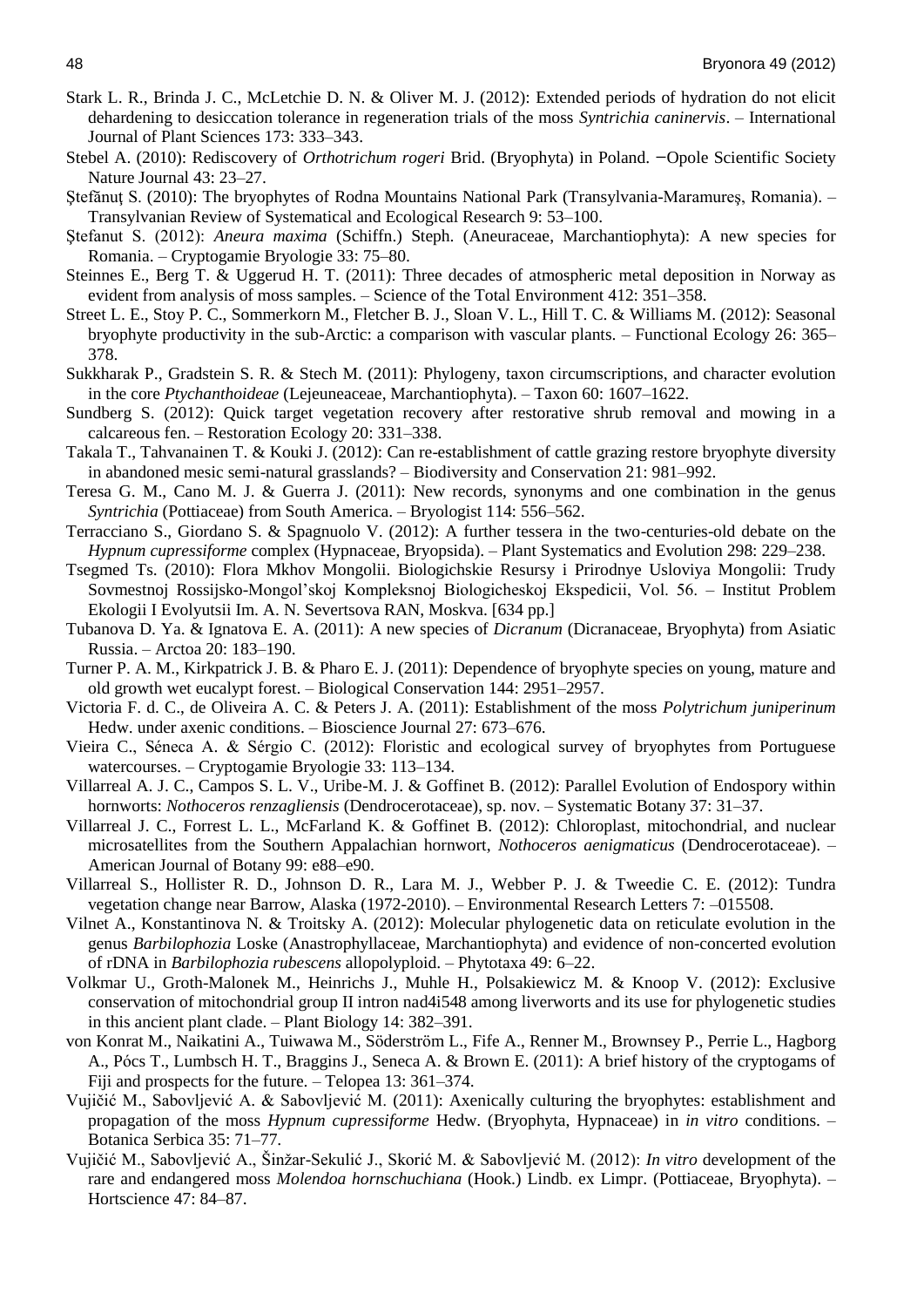- Wang Y., Zhu Y. & Wang Y. (2012): Differences in spatial genetic structure and diversity in two mosses with different dispersal strategies in a fragmented landscape. – Journal of Bryology 34: 9–16.
- Werner F. A., Homeier J., Oesker M. & Boy J. (2012): Epiphytic biomass of a tropical montane forest varies with topography. – Journal of Tropical Ecology 28: 23–31.
- Wolski G. J. (2011): Stanowiska inwazyjnych gatunków mchów w mieście Łodzi. Acta Botanica Silesiaca 7: 245–250.
- Wu N., Zhang Y. M., Downing A., Zhang J. & Yang C. H. (2012): Membrane stability of the desert moss *Syntrichia caninervis* Mitt. during desiccation and rehydration. – Journal of Bryology 34: 1–8.
- Xiao H.-Y., Xie Z.-Y., Tang C.-G., Wang Y.-L. & Liu C.-Q. (2011): Epilithic moss as a bio-monitor of atmospheric N deposition in South China. – Journal of Geophysical Research – Atmospheres 116: –D24301.
- Xiao L., Wang H., Wan P., Kuang T. & He Y. (2011): Genome-wide transcriptome analysis of gametophyte development in *Physcomitrella patens.* – BMC Plant Biology 11: –177.
- Yu Q., Epstein H. E., Walker D. A., Frost G. V. & Forbes B. C. (2011): Modeling dynamics of tundra plant communities on the Yamal Peninsula, Russia, in response to climate change and grazing pressure. – Environmental Research Letters 6: –045505.
- Zin E. & Obidziński A. (2011): Mszaki epifityczne świerka pospolitego w wybranych zespołach leśnych Białowieskiego Parku Narodowego [Epiphytic bryophytes of Norway spruce in selected forest communities of Białowieża National Park, NE Poland]. – Sylwan 155: 769–777.

### **Bryologické publikace z České a Slovenské republiky [Bryolgical publications issued in the Czech Republic and Slovakia]**

1. Články a knižní publikace [Papers and books]

- Buřivál J. & Novotný I. (2010): Vrbovkový mokřad, lokalita ohrožená výstavbou plánovaného obchvatu Vyškova. – Muzejní zpravodaj, Muzeum Vyškovska: 14–16.
- Dítě D., Šoltés R., Hájková P. & Hájek M. (2011): Reliktný druh *Catoscopium nigritulum* (Bryophyta) na slatinných rašeliniskách Západných Karpát (Slovensko) [Black Golf Club Moss (*Catoscopium nigritum*) in fens of the West Carpathians (Slovakia)]. – Bryonora 48: 14–20.
- Dvořák J. (2012): Zdeněk Pilous 100 let od narození znalce mechů a spoluzakladatele národního parku. Krkonoše – Jizerské hory 2: 20–21.
- Hájek P. (2011): *Campylopus introflexus* (Bryophyta) v okolí Hradce Králové [*Campylopus introflexus* (Bryophyta) in the surroundings of Hradec Králové]. – Acta Musei Reginaehradecensis, ser. A, 33: 70.

Horáková V. (2011): Tajemný šikoušek. – Krkonoše – Jizerské hory 10: 46.

- Hradílek Z., Chlachula J. & Nesterova S. G. (2011): New bryophyte records from Kazakhstan. Thaiszia Journal of Botany 21: 29–36.
- Hradílek Z. & Musil Z. (2011): Novinky v bryoflóře Národního parku Podyjí [New bryophyte records from Podyjí National park]. – Thayensia 8: 57–67.
- Kliment J. (2010): Botanická bibliografia Veľkej Fatry (lišajníky, machorasty, papraďorasty a semenné rastliny, rastlinné spoločenstvá). Súpis prác do roku 1960 [Botanical bibliography of the Veľká Fatra Mts (lichens, bryophytes, ferns and flowering plants, plant communities). The list of publications till the 1960]. – Naturae Tutela 14: 251–271.
- Konvalinková P. & Prach K. (2010): Spontaneous succession of vegetation in mined peatlands: a multi-site study. – Preslia 82: 423–435.
- Kučera J. (2011): Zajímavé bryofloristické nálezy XVIII. [Interesting bryofloristic records, XVIII]. Bryonora 48: 59–67.
- Kučera J., Kubešová S. & Plášek V. (2011): Nová bryologická literatura XXV. [New bryological literature, XXV]. – Bryonora 48: 75–84.
- Kučera J., Kučerová V., Kubešová S., Holá E., Vicherová E., Štechová T. & Jandová J. (2011): Bryofloristický příspěvek z Tišnovska [Bryofloristic contribution from the Tišnov region, Southern Moravia]. – Bryonora 48: 4–10.
- Kučera J. & Váňa J. (2011): Játrovka *Microlejeunea ulicina* (Taylor) A. Evans potvrzena v České republice [The liverwort *Microlejeunea ulicina* (Taylor) A. Evans confirmed in the Czech Republic]. – Bryonora 48: 11–13.
- Mišíková K. & Kubinská A. (2010): Machorasty historických cintorínov vo vybraných mestách strednej Európy [Bryophytes on historical cemeteries of selected cities in Central Europe]. – Bulletin Slovenskej Botanickej Spoločnosti 32: 137–145.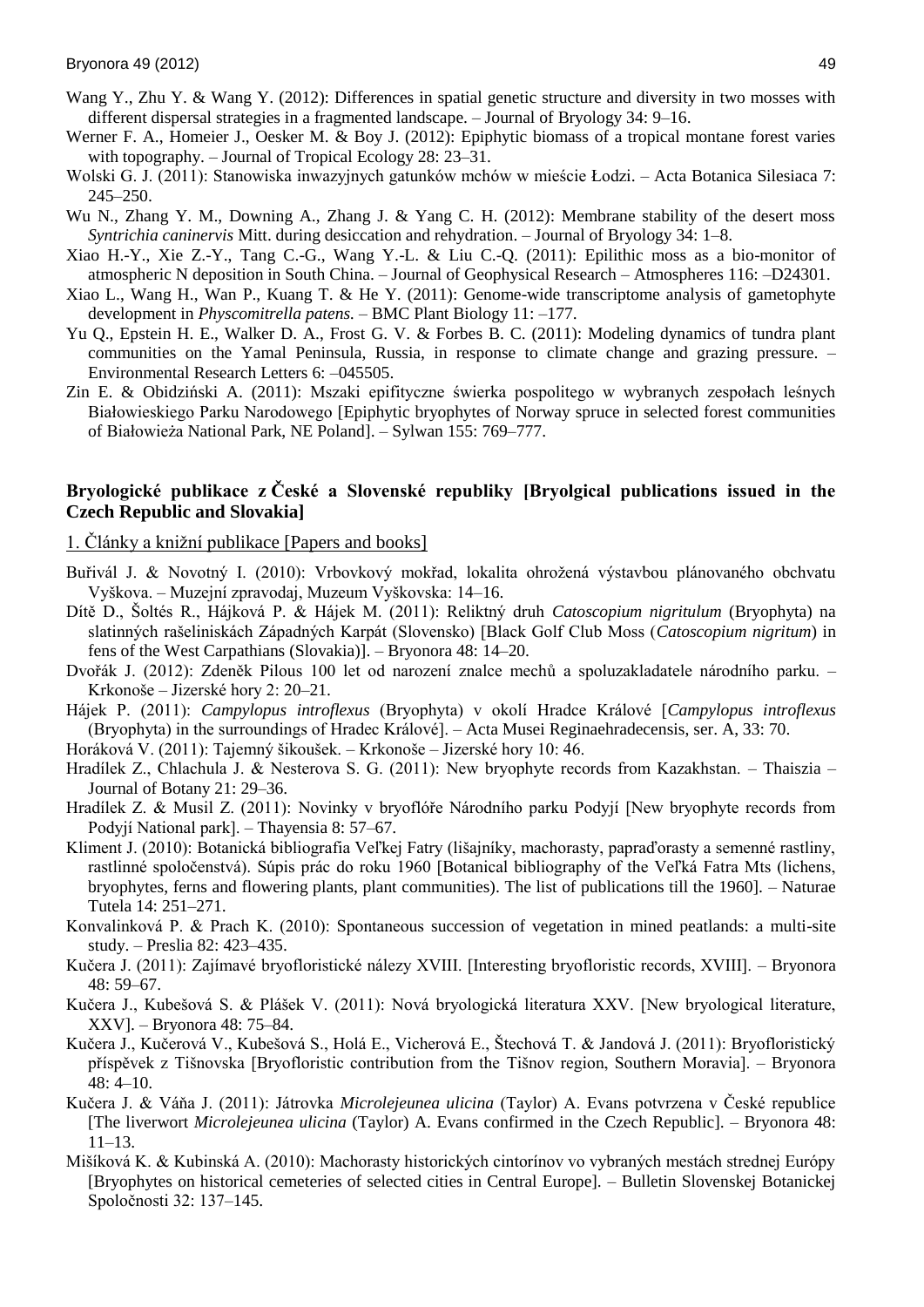- Ondrová V., Novotný I., Hájek M., Fuksová J., Fajmon K. & Hettenbergerová E. (2011): Mechorosty a cévnaté rostliny mokřadní lokality Kolo na předních loukách v Bílých Karpatech [Bryophytes and vascular plants of Kolo spring fen in the Přední louky meadow complex in the Bílé Karpaty Mts, eastern Moravia, Czech Republic]. – Acta Carpathica Occidentalis 2: 11–22.
- Petrášová A., Hrivnák R. & Slezák M. (2011): Bryoflóra jelšín stredného Slovenska v širších geografických a cenologických súvislostiach [Bryoflora of alder vegetation in central Slovakia with respect to wider geographical and coenological context]. – Bryonora 48: 51–58.
- Plášek V. & Marková I. (2011): *Orthotrichum tenellum* nový mech pro bryoflóru České republiky [*Orthotrichum tenellum* – a new moss species for bryoflora of the Czech Republic]. – Bryonora 48: 1–3.
- Sekulová L., Hájek M., Hájková P., Mikulášková E. & Rozbrojová Z. (2011): Alpine wetlands in the West Carpathians: vegetation survey and vegetation-environment relationships. – Preslia 83: 1–24.
- Šubová D. (2010): Príspevok k rozšíreniu lišajníkov a machorastov Jánskej doliny (Liptovská kotlina) [Contribution to range of Lichenes and Bryophytes in the Jánska Valley, the Liptov Basin]. – Naturae Tutela 14: 133–146.
- Tkáčiková J. (2010): Flóra a vegetace Přírodní rezervace Čerňavina (Moravskoslezské Beskydy) [Flora and vegetation of the Nature Reserve Čerňavina (Moravskoslezské Beskydy Mts)]. – Acta Musei Beskidensis 2: 29–47.

Váňa J. (2011): O mechorostech jizerskohorských rašelinišť. – Krkonoše – Jizerské hory 11: 30–32.

Váňa J. (2011): Přínos botaniků 19. století narozených a působících na českém území k nomenklatuře a taxonomii mechorostů. III. Další bryologové či botanikové zabývající se mechorosty [Contribution of botanists of 19th century born and working in the area of the present Czech Republic to the nomenclature and taxonomy of bryophytes. III. Additional bryologists or botanists dealing with bryophytes]. – Bryonora 48: 21–33.

#### 2. Rukopisné práce [Manuscripts]

- Bradáčová J. (2011): Ekologie a rozšíření mechu *Helodium blandowii* v České republice. Ms. [Bakalářská práce; depon. in: Jihočeská univerzita v Českých Budějovicích.]
- Holá E. & Novozámská E. (2010): Mapování *Buxbaumia viridis* (Moug. Ex Lam. & DC.) Brid. Ex Moug. & Nestl. v NPR Boubínský prales pro podzim 2010. – Ms. [Depon. in: AOPK ČR, Praha.]
- Holá E., Novozámská E. & Horáková V. (2011): Vyhledávání lokalit *Buxbaumia viridis* v Krkonoších (24.–26. 5. 2011). – Ms. [Depon. in: AOPK ČR, Praha.]
- Hradílek Z. (2010): Monitoring játrovky *Asterella saccata* (Wahlenb.) A. Evans [Marchantiophyta, Aytoniaceae]. – Ms. [Depon. in: AOPK ČR, Praha.]
- Hradílek Z. (2010): Monitoring játrovky *Mannia triandra* (Scop.) Grolle v PR Šumárník (CHKO Hrubý Jeseník). – Ms. [Depon. in: AOPK ČR, Praha.]
- Hradílek Z. (2010): Monitoring játrovky *Oxymitra incrassata* (Brot.) Sérgio & Sim-Sim [Marchantiophyta, Oxymitraceae]. – Ms. [Depon. in: AOPK ČR, Praha.]
- Hradílek Z. (2010): Monitoring mechu *Funaria pulchella* H. Philib. [Bryophyta, Funariales]. Ms. [Depon. in: AOPK ČR, Praha.]
- Hradílek Z. (2010): Monitoring mechu *Pyramidula tetragona* (Brid.) Brid.. Ms. [Depon. in: AOPK ČR, Praha.]
- Hradílek Z. (2011): Monitoring játrovky *Mannia triandra* (Scop.) Grolle v PR Šumárník (CHKO Hrubý Jeseník). – Ms. [Depon. in: AOPK ČR, Praha.]
- Hradílek Z., Košnar J., Kubešová S., Kučerová L., Kučera J., Mikulášková E., Musil Z., Novozámská E. & Plášek V. (2011): Zpráva o revizi historických lokalit druhů mechorostů s nedostatečné známým rozšířením. – Ms. [Depon. in: AOPK ČR, Praha.]
- Jandová J. (2010): Závěrečná zpráva z monitoringu mechu *Dicranum viride*. Ms. [Depon. in: AOPK ČR, Praha.]
- Jandová J. (2011): Závěrečná zpráva z monitoringu mechu *Dicranum viride*. Ms. [Depon. in: AOPK ČR, Praha.]
- Komárek J., Musil Z., Novotný I., Plaček J. & Podhorný J. (2010): Mapování výskytu populací korálice trojklané (*Corallorhiza trifida*) a jednokvítku velekvětého (*Moneses uniflora*) v údolí potoka Bělá u Horního Štěpánova. – Ms. [Depon. in: Botanické oddělení, Moravské zemské muzeum, Brno.]
- Košnar J. (2010): Závěrečná zpráva z monitoringu mechu *Dicranum viride*. Ms. [Depon. in: AOPK ČR, Praha.]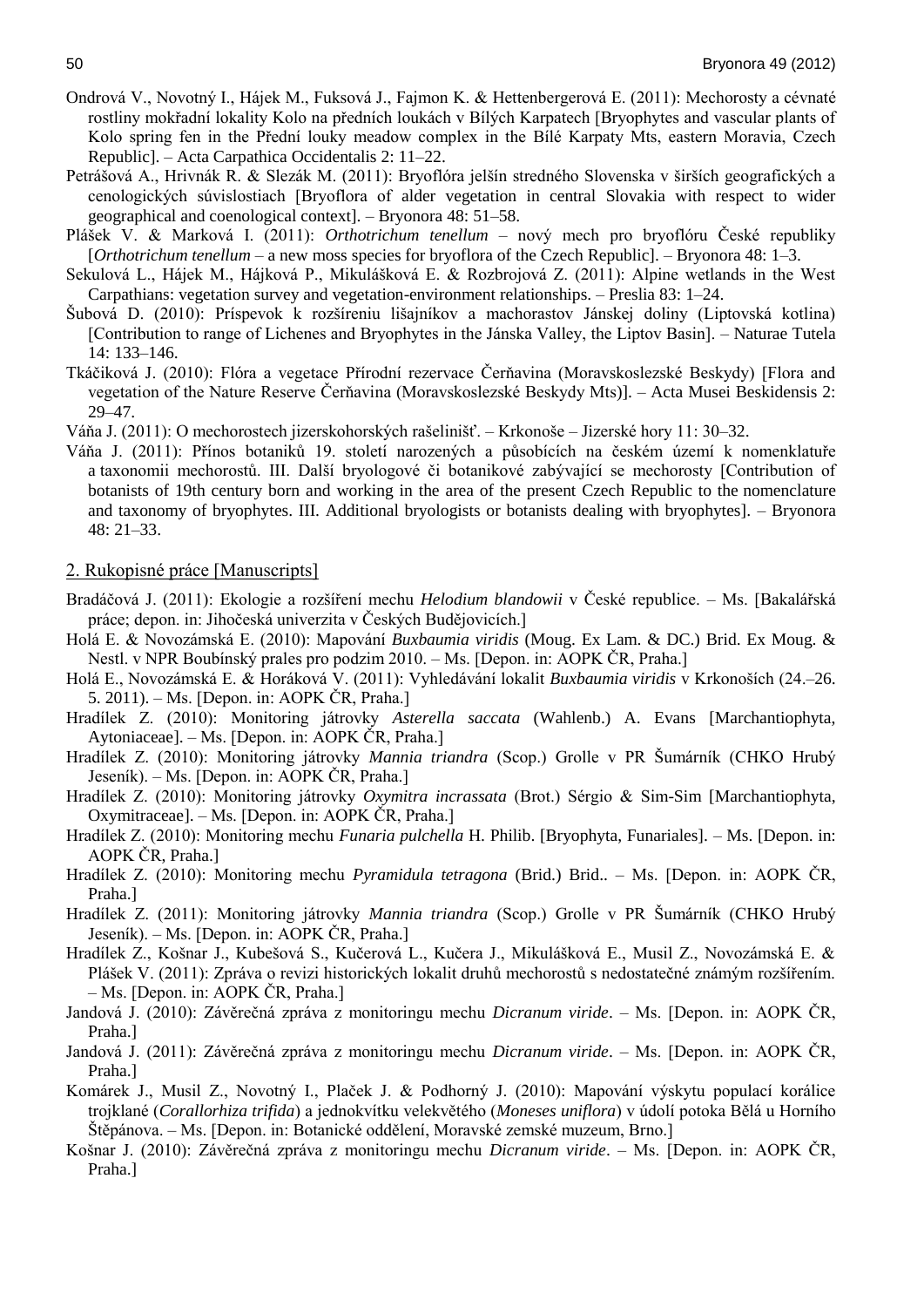- Koval Š. (2010): Monitoring evropsky významného druhu *Buxbaumia viridis* (Moug. Ex Lam. & DC.) Brid. ex Moug. & Nestl. na 12 vybraných lokalitách v CHKO Jeseníky a okolí za rok 2010. – Ms. [Depon. in: AOPK ČR, Praha.]
- Koval Š. (2011): Monitoring evropsky významného druhu *Notothylas orbicularis* (Schwein.) A. Gray na Šumpersku a Rýmařovsku v roce 2011. – Ms. [Depon. in: AOPK ČR, Praha.]
- Koval Š. & Zmrhalová M. (2010): Monitoring evropsky významného druhu *Buxbaumia viridis* (Moug. ex Lam. & DC.) Brid. ex Moug. & Nestl. v CHKO Orlické hory v roce 2010. – Ms. [Depon. in: AOPK ČR, Praha.]
- Koval Š. & Zmrhalová M. (2011): Monitoring evropsky významného druhu *Buxbaumia viridis* (Moug. ex Lam. & DC.) Brid. ex Moug. & Nestl. v CHKO Železné hory v roce 2011. – Ms. [Depon. in: AOPK ČR, Praha.]
- Koval Š. & Zmrhalová M. (2011): Monitoring evropsky významného druhu *Buxbaumia viridis* (Moug. ex Lam. & DC.) Brid. ex Moug. & Nestl. v CHKO Jeseníky a okolí v roce 2011. – Ms. [Depon. in: AOPK ČR, Praha.]
- Kubešová S. & Novotný I. (2010): Inventarizační průzkum mechorostů PP Pod Kamenným vrchem. Ms. [Depon. in: Botanické oddělení, Moravské zemské muzeum, Brno.]
- Kubešová S., Novotný I. & Sutorý K. (2010): Inventarizační průzkum cévnatých rostlin a mechorostů PP Louky v Jeníkově. – Ms. [Depon. in: Botanické oddělení, Moravské zemské muzeum, Brno.]
- Kubešová S., Novotný I. & Sutorý K. (2010): Inventarizační průzkum cévnatých rostlin a mechorostů PP Louky u Černého lesa. – Ms. [Depon. in: Botanické oddělení, Moravské zemské muzeum, Brno.]
- Kubešová S., Novotný I. & Sutorý K. (2010): Inventarizační průzkum cévnatých rostlin a mechorostů PP U Tučkovy hájenky. – Ms. [Depon. in: Botanické oddělení, Moravské zemské muzeum, Brno.]
- Kučera J. (2010): Zpráva o monitoringu druhu *Notothylas orbicularis* (Schwein.) A. Gray na Kaplicku v roce 2010. – Ms. [Depon. in: AOPK ČR, Praha.]
- Kučera J. (2010): Zpráva o monitoringu mechu *Orthotrichum rogeri* v roce 2010. Ms. [Depon. in: AOPK ČR, Praha.]
- Kučera J. (2010): Zpráva o monitoringu mechu *Orthotrichum urnigerum* v roce 2010. Ms. [Depon. in: AOPK ČR, Praha.]
- Novotný I., Hájek M. & Fuksová J. (2010): Průzkum mechorostů v rezervaci "Kolo" v komplexu Předních luk poblíž Slavkova v Bílých Karpatech. – Ms. [Depon. in: Botanické oddělení, Moravské zemské muzeum, Brno.]
- Novozámská E. (2010): Zpráva o monitoringu druhu *Orthotrichum rogeri* Brid. v Krušných horách v roce 2010. – Ms. [Depon. in: AOPK ČR, Praha.]
- Novozámská E. (2010): Zpráva z monitoringu druhu *Buxbaumia viridis* v roce 2010. Ms. [Depon. in: AOPK ČR, Praha.]
- Novozámská E. (2011): Zpráva o monitoringu druhu *Orthotrichum rogeri* Brid. v Krušných horách v roce 2011. – Ms. [Depon. in: AOPK ČR, Praha.]
- Novozámská E. (2011): Zpráva z monitoringu druhu *Buxbaumia viridis* v roce 2011. Ms. [Depon. in: AOPK ČR, Praha.]
- Novozámská E. & Plášek V. (2011): Zpráva z monitoringu druhu *Buxbaumia viridis* v roce 2011. Ms. [Depon. in: AOPK ČR, Praha.]
- Plášek V. (2010): Zpráva o monitoringu druhu *Orthotrichum rogeri* Brid. Hanušovicko, Šumpersko a Jablunkovsko (2010). – Ms. [Depon. in: AOPK ČR, Praha.]
- Štechová T. (2010): Výsledky intenzivního monitoringu druhu *Hamatocaulis vernicosus* (Calliergonaceae) v roce 2010. – Ms. [Depon. in: AOPK ČR, Praha.]
- Štechová T. (ed.) (2010): Výsledky intenzivního monitoringu druhů *Meesia triquetra*, *Paludella squarrosa* a *Scorpidium scorpioides* v roce 2010. – Ms. [Depon. in: AOPK ČR, Praha.]
- Štechová T. (2011): Mapování výskytu ohroženého rašeliništního mechu *Drepanocladus polygamus* v jižních Čechách. Závěr. zpráva projektu Ochrana biodiversity 2011. – Ms. [Depon. in: ČSOP, Praha.]
- Vicherová E., Štechová T. & Sova P. (2011): Bryofloristický průzkum rašeliništního komplexu v okolí PR Hůrky na Plzeňsku. Závěr. zpráva projektu Ochrana biodiversity 2011. – Ms. [Depon. in: ČSOP, Praha.]
- Zmrhalová M. (2010): Monitoring evropsky významného druhu *Buxbaumia viridis* (Moug. ex Lam. & DC.) Brid. ex Moug. & Nestl. na 11 vybraných lokalitách v CHKO Jeseníky v roce 2010. – Ms. [Depon. in: AOPK ČR, Praha.]
- Zmrhalová M. (2010): Monitoring evropsky významného druhu *Notothylas orbicularis* (Schwein.) A. Gray na lokalitách Lipová-lázně a Lázně Jeseník v roce 2010. – Ms. [Depon. in: AOPK ČR, Praha.]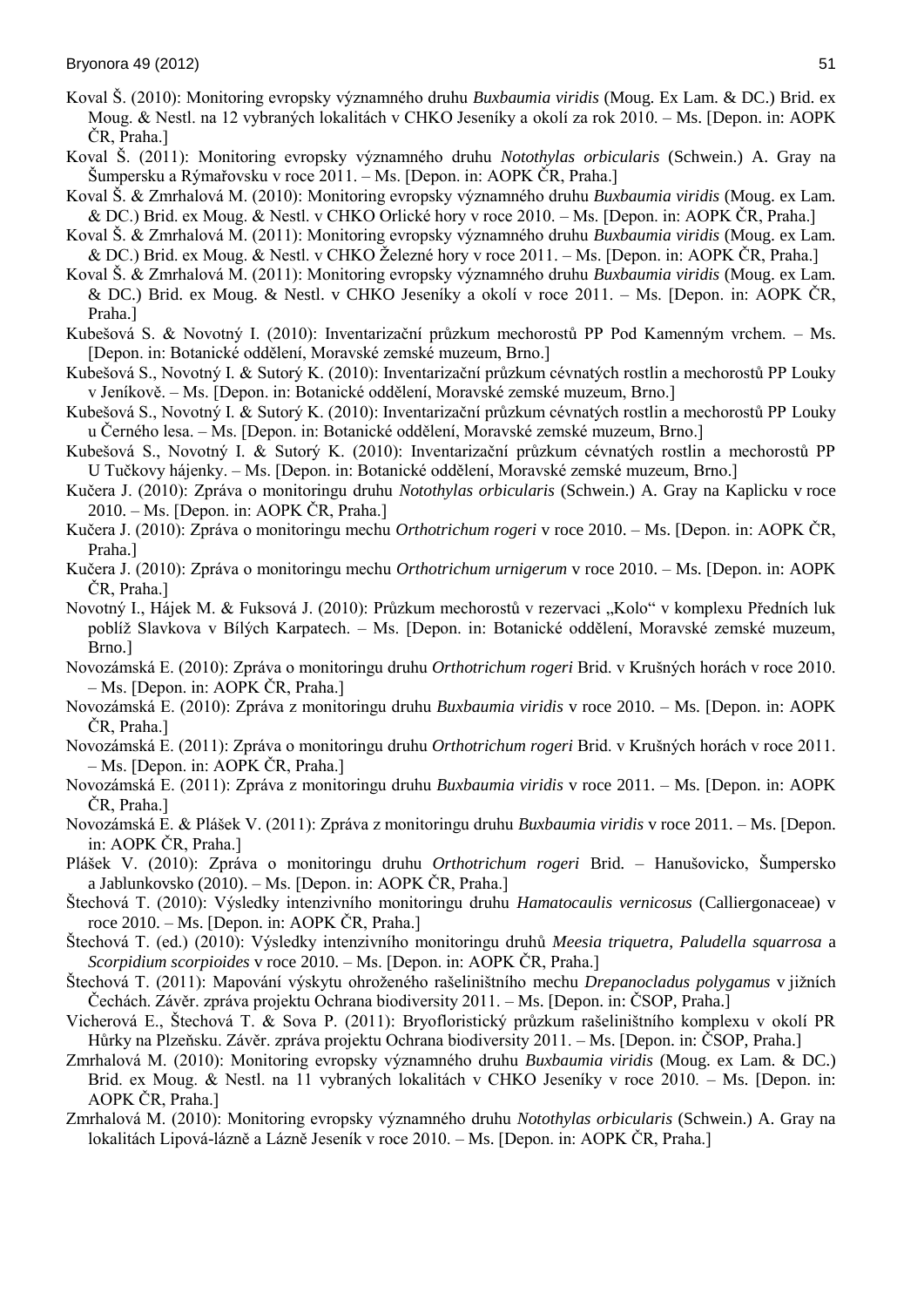## 3. Nebryologické práce s údaji o výskytu na území ČR a SR [Non-bryological papers with bryophyte records from the territory of CR and SR]

- Bernátová D. & Migra V. (2011): Výnimočné zložky rašelinnej vegetácie v Oravskej kotline [Exceptional components of peat-bog vegetation in Oravská kotlina basin]. – Bulletin Slovenskej Botanickej Spoločnosti 33: 173–178.
- Bernátová D. & Škovirová K. (2012): NPR Rakšianske rašelinisko: stav druhovej a vegetačnej diverzity r. 2011 [NNR Rakšianske rašelinisko: condition of species and vegetation diversity in the year 2011]. – Bulletin Slovenskej Botanickej Spoločnosti 34: 57–64.
- Buchar J. & Hajer J. (2011): Pavouci NPR Božídarské rašeliniště a hodnocení přírodních poměrů Krušných hor 2 [The Significance of Spider Communities in the Božídarské rašeliniště National Nature Reserve for the Evaluation of the Environmental Quality of the Krušné hory Mountains 2]. – Živa 6: 281–284.
- Dítě D. & Jasík M. (2012): Chorologické, ekologické a fytocenologické poznámky k výskytu ostrice vláskovitej (*Carex capillaris*) na slatinách severného Slovenska [Chorological, ecological and phytosociological notes on the occurrence of Hair-like Sedge (*Carex capillaris*) in fens of northern Slovakia]. – Bulletin Slovenskej Botanickej Spoločnosti 34: 45–56.
- Dítě D., Vlčko J., Jasík M., Kolník M. & Janoviak J. (2011): Opätovne potvrdený výskyt pokruta jesenného (*Spiranthes spiralis*, Orchidaceae) na Kysuciach v kontexte výskytu druhu na Slovensku [Rediscovery of *Spiranthes spiralis* (Orchidaceae) in the Kysuce region in the context of a species distribution in Slovakia].  $-$ Bulletin Slovenskej Botanickej Spoločnosti 33: 21–25.
- Dostálek J. & Kučera J. (2011): Flóra a vegetace národní přírodní rezervace Bukačka v Orlických horách [Flora and vegetation of Bukačka Nature Reserve in Orlické hory Mts (East Bohemia)]. – Acta Musei Reginaehradecensis, ser. A, 33: 15–36.
- Duchoň M. & Šibík J. (2010): K výskytu druhu *Crepis sibirica* v Lúčanskej Malej Fatre [On the occurence of *Crepis sibirica* in the Lúčanská Malá Fatra Mts]. – Bulletin Slovenskej Botanickej Spoločnosti 32: 83–189.
- Gerža M., Myšková Z. & Kučera J. (2011): *Montia fontana* a *M*. *hallii* v Orlických horách [*Montia fontana* and *M*. *hallii* in the Orlické hory Mountains]. – Zprávy České Botanické Společnosti 46: 359–377.
- Gonda M. & Dítě D. (2011): Ekológia a cenológia ostrevky slatinnej (*Sesleria uliginosa*) na Slovensku a jej porovnanie so stavom v Českej republike [The ecology and coenotic characteristics of *Sesleria uliginosa* in Slovakia and comparison with Czech Republic]. – Zprávy České Botanické Společnosti 46: 161–192.
- Hadinec J. & Lustyk P. (eds) (2011): Additamenta ad floram Reipublicae Bohemicae IX [Additions to the flora of the Czech Republic IX]. – Zprávy České Botanické Společnosti 46: 51–160.
- Kochjarová J. (2011): Flóra a vegetácia vodných biotopov v oblasti stredných tokov Váhu, Nitry, Žitavy a Hrona [Flora and vegetation of the aquatic habitats in the middle reaches of Váh, Nitra, Žitava, and Hron rivers (SW Slovakia)]. – Bulletin Slovenskej Botanickej Spoločnosti 33: 51–66.
- Kochjarová J., Kliment J. & Šoltés R. (2010): Rastlinné spoločenstvá zatienených skál na Muránskej planine a vo Veľkej Fatre [Plant communities of the shaded rocks in the Muránska planina Mts and Veľká Fatra Mts]. – Bulletin Slovenskej Botanickej Spoločnosti 32: 215–238.
- Kučera P. (2011): O pôvodnosti smrečín Poľany [On naturality of Picea stands on the Poľana]. Bulletin Slovenskej Botanickej Spoločnosti 33: 199–219.
- Oťaheľová H., Hrivnák R., Kochjarová J., Valachovič M. & Paľove-Balang P. (2011): Rastlinné spoločenstvá antropogénnych vodných nádrží Štiavnických vrchov [Plant communities of artificial water reservoirs of the Štiavnické vrchy Mts]. – Bulletin Slovenskej Botanickej Spoločnosti 33: 67–82.
- Petrík A. & Šibík J. (2010): Asociácia *Festuco versicoloris-Oreochloetum distichae* vysokohorská tundra v Belianských Tatrách [The association *Festuco versicoloris-Oreochloetum distichae* – an alpine tundra in the Belianske Tatry Mts]. – Naturae Tutela 14: 147–154.
- Popelářová M., Hlisnikovský D., Koutecký P., Dančák M., Tkáčiková J., Vašut R. J., Vymazalová M., Dvorský M., Lustyk P. & Ohryzková L. (2011): Rozšíření vybraných taxonů cévnatých rostlin v CHKO Beskydy a blízkém okolí (Výsledky mapování flóry z let 2006–2009) [Distribution of selected vascular plants taxa in the Beskydy Protected Landscape Area and in its close surroundings (Results of botanical grid mapping during 2006–2009)]. – Zprávy České Botanické Společnosti 46: 277–358.
- Samková V. (2011): Výsledky botanického průzkumu lokality na jihozápadním okraji lesa Dehetník u Svinar [Results of the botanical research of the locality in southwest part of the Dehetník wood near the village of Svinary (East Bohemia)]. – Acta Musei Reginaehradecensis, ser. A, 33: 37–52.
- Slezák M. (2010): Prvý záznam o výskyte asociácie *Lunario-Aceretum pseudoplatani* v Štiavnických vrchoch [First record of association *Lunario-Aceretum pseudoplatani* from the Štiavnické vrchy Mts]. – Naturae Tutela 14: 155–159.